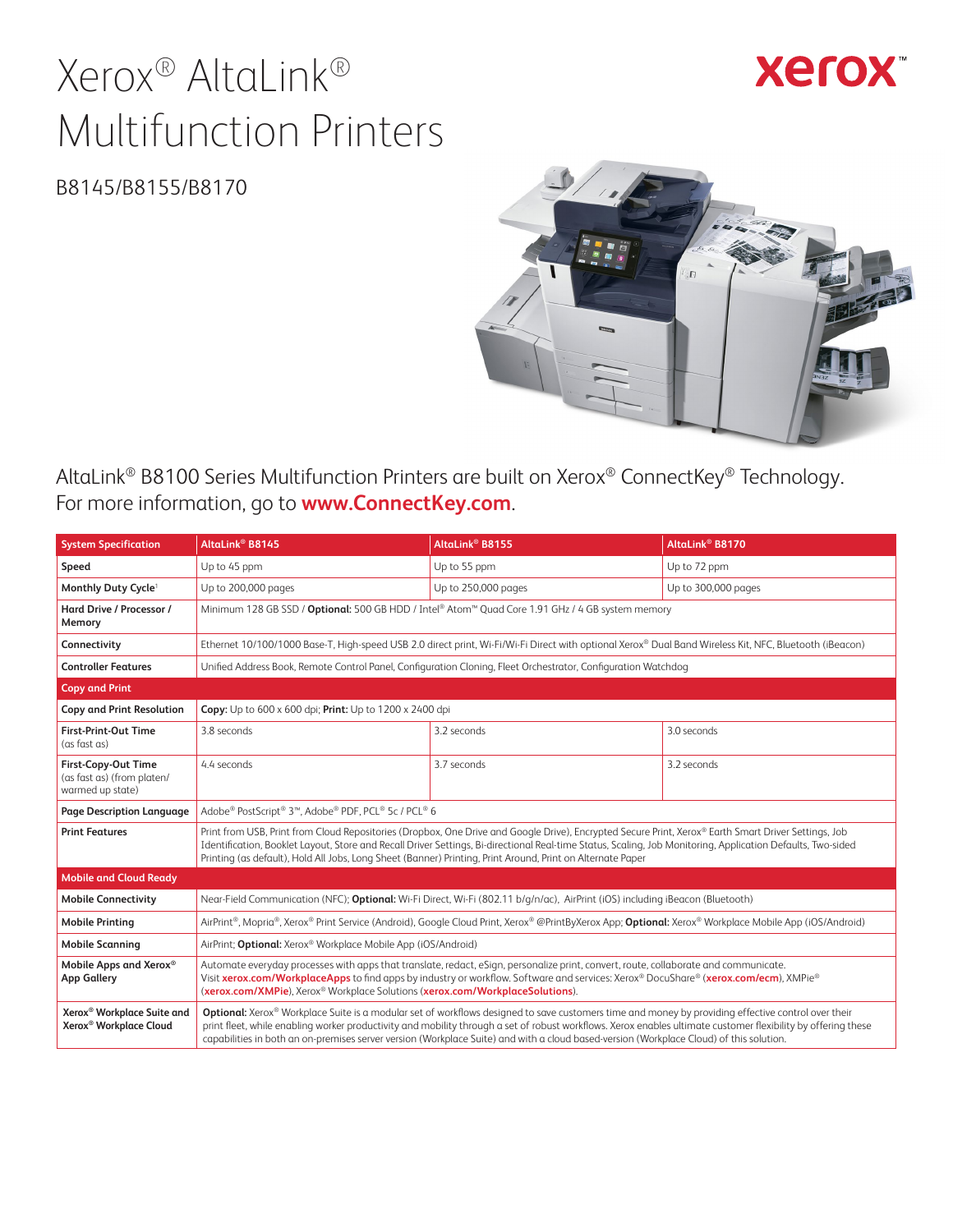| <b>Scan</b>              |                                                                                                                                                                                                                                                                                                                                                                                                                                                                                                                                                                                                                                                                                                                                                                                                                                                                                                                                                     |
|--------------------------|-----------------------------------------------------------------------------------------------------------------------------------------------------------------------------------------------------------------------------------------------------------------------------------------------------------------------------------------------------------------------------------------------------------------------------------------------------------------------------------------------------------------------------------------------------------------------------------------------------------------------------------------------------------------------------------------------------------------------------------------------------------------------------------------------------------------------------------------------------------------------------------------------------------------------------------------------------|
| <b>Standard Features</b> | Destinations: Scan to USB / Email / Network (FTP/SMB), Scan to Cloud Repositories (Dropbox, One Drive and Google Drive) <sup>2</sup> , HTTP, HTTPS, SFTP<br>destinations; File Formats: PDF, PDF/A, XPS, JPEG, TIFF; Convenience Features: Scan Preview, Scan to Home, Searchable PDF, Single/Multi-Page<br>PDF / XPS / TIFF, Password Protected PDF, Unified Address Book, Optical Character Recognition (OCR), Scan to Folder, 1-Touch Apps, TWAIN Support                                                                                                                                                                                                                                                                                                                                                                                                                                                                                        |
| <b>Optional Features</b> | Xerox® Scanning App for DocuShare®, other solutions available through various Xerox Business Innovation Partners at xerox.com/Software-Solutions                                                                                                                                                                                                                                                                                                                                                                                                                                                                                                                                                                                                                                                                                                                                                                                                    |
| Fax                      |                                                                                                                                                                                                                                                                                                                                                                                                                                                                                                                                                                                                                                                                                                                                                                                                                                                                                                                                                     |
| <b>Standard Features</b> | Internet Fax, Network Server Fax Enablement, Fax Build Job                                                                                                                                                                                                                                                                                                                                                                                                                                                                                                                                                                                                                                                                                                                                                                                                                                                                                          |
| <b>Optional Features</b> | Walk-up Fax (one-line and two-line options available, includes LAN Fax, Direct Fax, Fax Forward to Email or SMB Share)                                                                                                                                                                                                                                                                                                                                                                                                                                                                                                                                                                                                                                                                                                                                                                                                                              |
| <b>Security</b>          |                                                                                                                                                                                                                                                                                                                                                                                                                                                                                                                                                                                                                                                                                                                                                                                                                                                                                                                                                     |
| <b>Standard Features</b> | 802.1x, IPsec, HTTPS, SFTP and Encrypted Email, McAfee® Embedded Control Whitelisting, McAfee® ePolicy Orchestrator®, McAfee Enterprise Security Manager <sup>2</sup> ,<br>LogRhythm SIEM <sup>2</sup> , Network Authentication, SNMPv3, SHA-256 Hash Message Authentication, TLS 1.1/1.2, Security Certificates utilizing ECDSA, Automatic<br>Self-signed Certificate, Cisco® Identity Services Engine (ISE) integration, automated threat response through McAfee® DXL/Cisco® pxGrid integration, Local<br>Authentication (Internal Database), FIPS 140-2. User Access and Internal Firewall, Port/IP/Domain Filtering, Audit Log, Access Control, User Permissions,<br>Configuration Watchdog, TPM, Trusted Boot Encrypted Storage Drive (AES 256-bit, FIPS 140-2), Firmware Verification, Job Level Encryption via HTTPS and Drivers,<br>Signed Email<br>Under evaluation for Common Criteria Certification (ISO 15408), Encrypted Secure Print |
| <b>Optional Features</b> | McAfee® Integrity Control, Smart Card Enablement Kit (CAC/PIV/.NET) <sup>3</sup> , Xerox® Integrated RFID Card Reader, Encrypted Hard Disk (AES 256-bit, FIPS 140-2)<br>with Image Overwrite, Xerox® Workplace Cloud/Suite Print Management and Content Security; learn more at xerox.com/WorkplaceSolutions                                                                                                                                                                                                                                                                                                                                                                                                                                                                                                                                                                                                                                        |
| <b>Print Management</b>  |                                                                                                                                                                                                                                                                                                                                                                                                                                                                                                                                                                                                                                                                                                                                                                                                                                                                                                                                                     |
| <b>Standard Features</b> | Xerox® Standard Accounting (Copy, Print, Scan, Fax, Email), Network Accounting Enablement                                                                                                                                                                                                                                                                                                                                                                                                                                                                                                                                                                                                                                                                                                                                                                                                                                                           |
| <b>Optional Features</b> | Xerox® Workplace Cloud/Suite, other network accounting solutions available through various Xerox Business Innovation Partners. Xerox® Virtual Print<br>Management Service; learn more at xerox.com/PrintManagement                                                                                                                                                                                                                                                                                                                                                                                                                                                                                                                                                                                                                                                                                                                                  |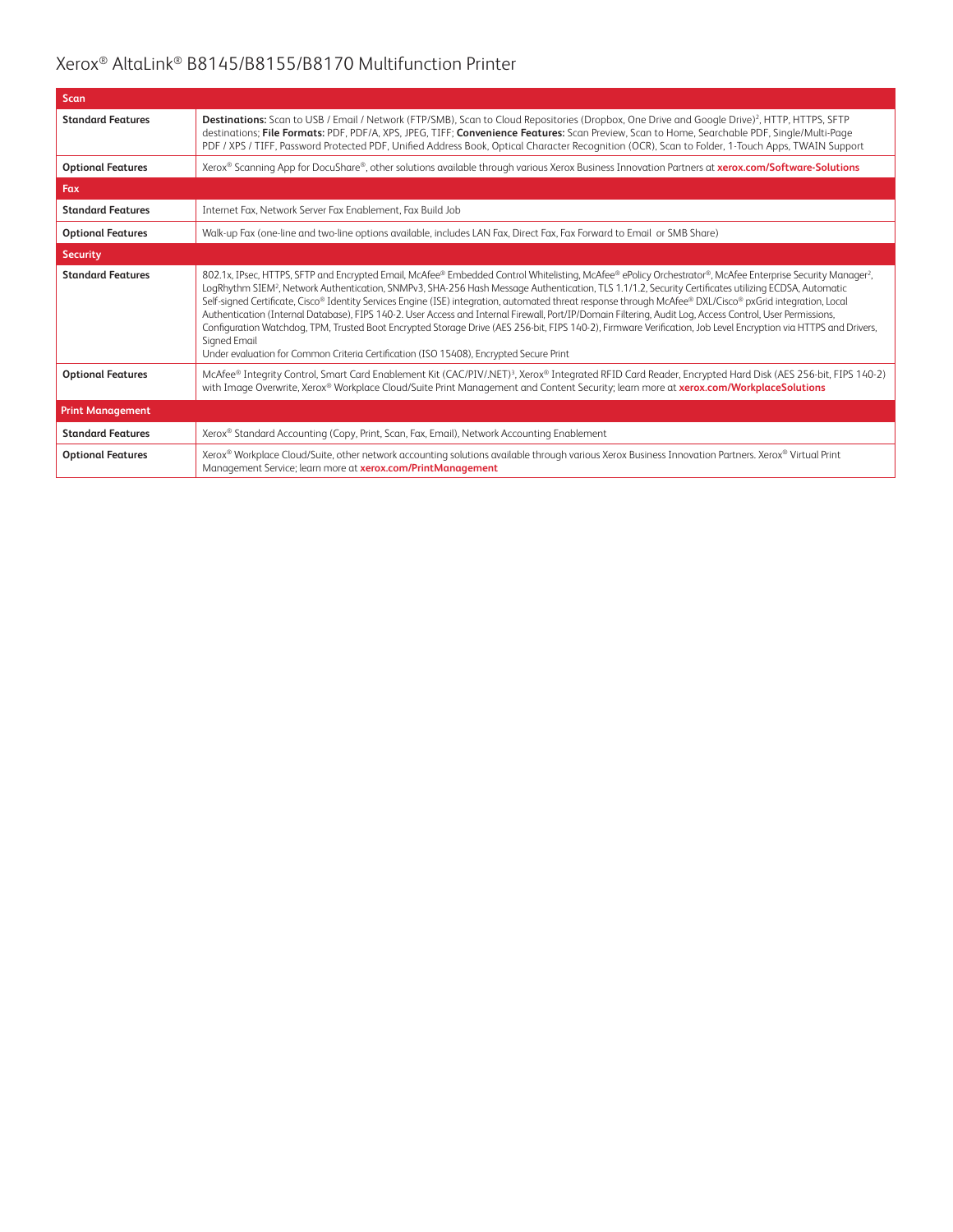#### **Features and Accessories**

**Single-Pass Duplex Automatic Document Feeder (DADF)** saves time by simultaneously scanning both sides of two-sided documents up to 270 impressions per minute (ipm).





#### **USER INTERFACE**



**Intuitive Tablet-Like 10.1-inch Color Touchscreen** is customizable and lets you perform tasks in just a few taps. Try it out at **[xerox.com/AltaLink8100UI](https://www.xerox.com/AltaLink8100UI)**.

**Xerox® Integrated RFID Card Reader** (optional) adds card-based authentication with support for over

**Near Field Communication (NFC) Tap-to-Pair** allows users to tap their mobile device to the AltaLink B8100 Series user panel and quickly connect

**Smart Proximity Sensor** detects when users are nearby. It conserves energy during inactive periods and automatically activates the device when a user approaches.

90 access cards.

with the MFP.

#### **INNOVATIVE TECHNOLOGIES**





#### **PAPER OUTPUT / FINISHERS <sup>4</sup>**



**Office Finisher**  (optional) provides advanced finishing functions, optional crease/score and saddle-stitch booklet, making it capable of 60-page booklets (2 to 15 sheets).

**Dual Offset Catch Tray** (available when no finishers are installed; Single Offset Catch Tray with finishers).



**Business Ready (BR) Finisher** (optional) gives you advanced finishing functions at a great value.



**C-Fold/Z-Fold Unit** (optional) adds C-fold, Z-fold and Z-half-fold to the BR Finisher or BR Booklet Maker Finisher.



**BR Booklet Maker Finisher** (optional) create 64-page saddle-stitched booklets (2 to 16 sheets).



**Integrated Office Finisher** (optional with B8145/B8155) provides 500-sheet stacking and 50-sheet, 2-position stapling.



**Convenience Stapler** (optional) staples up to 50 sheets of 20 lb. / 75 gsm media.

#### **PAPER INPUT4**

**Two 520-sheet Adjustable Trays** (common with all configurations). Tray 1 handles media sizes up to 11.7 x 17 in. / A3 and Tray 2 handles media sizes up to 12 x 18 in. / SRA3.



**Envelope Kit** (optional — replaces Tray 1) provides feeding of up to 60 envelopes.



**High Capacity Tandem Tray Configuration** holds a total paper capacity of up to 3,140 sheets.

**Bypass Tray** handles up to 100 sheets; Custom sizes: 3.5 x 3.9 to 12.6 x 52 in. / 89 x 98 mm to 320 x 1,320 mm.

#### **High Capacity**

**Feeder** (optional) holds 3,000 sheets of letter/A4 paper, increasing the maximum paper capacity to 6,140 sheets.



#### **LONG SHEET PRINTING**

**Long Sheet Feed Kit** (optional) provides the ability to print up to 12.6 x 52 in. / 320 x 1,320 mm media.





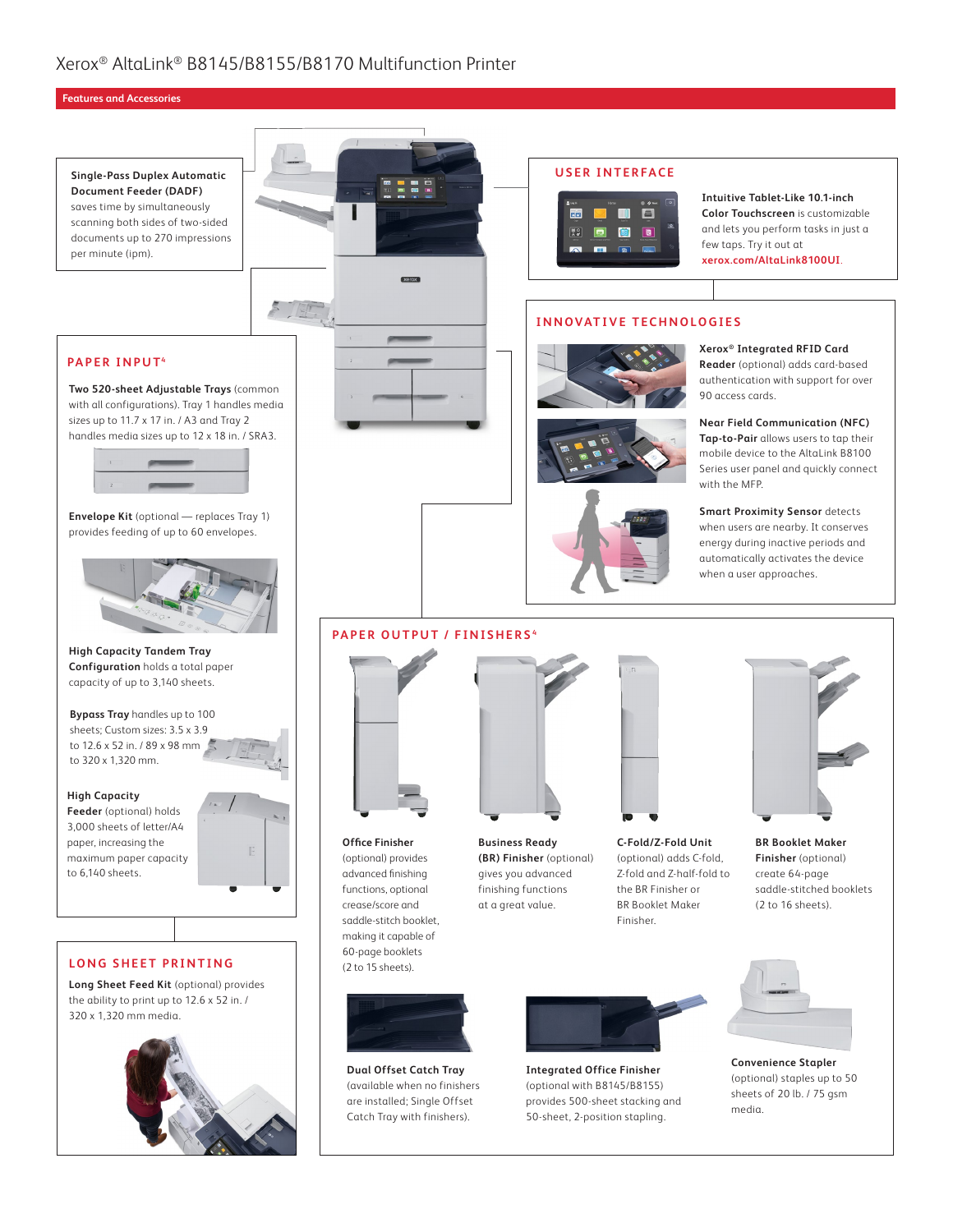| <b>Device Specification</b>    |                                                                                                                                                                                                                                                                                                                                                                                                                                                                                                                                                                                                                                                                                                                                                                                                   |                                                                                                                                                                                                                                                                                     |                                                                  |  |
|--------------------------------|---------------------------------------------------------------------------------------------------------------------------------------------------------------------------------------------------------------------------------------------------------------------------------------------------------------------------------------------------------------------------------------------------------------------------------------------------------------------------------------------------------------------------------------------------------------------------------------------------------------------------------------------------------------------------------------------------------------------------------------------------------------------------------------------------|-------------------------------------------------------------------------------------------------------------------------------------------------------------------------------------------------------------------------------------------------------------------------------------|------------------------------------------------------------------|--|
| <b>Control Panel Languages</b> | US English, International English, International French, Italian, German, International Spanish, Dutch, Brazilian Portuguese, Swedish, Norwegian, Danish,<br>Finnish, Turkish, Greek, Russian, Czech, Polish, Hungarian, Romanian, Catalan, Arabic                                                                                                                                                                                                                                                                                                                                                                                                                                                                                                                                                |                                                                                                                                                                                                                                                                                     |                                                                  |  |
| <b>Accessories</b>             |                                                                                                                                                                                                                                                                                                                                                                                                                                                                                                                                                                                                                                                                                                                                                                                                   |                                                                                                                                                                                                                                                                                     |                                                                  |  |
| Optional                       | High Capacity Feeder 3000 A4/Letter<br>Envelope Tray (Replaces Tray 1)<br>Horizontal Transport Kit<br>BR (Business Ready) Finisher (requires Horizontal Transport Kit)<br>Finisher<br>Convenience Stapler (includes Work Surface <sup>5</sup> )<br>Integrated Office Finisher (Available AltaLink B8145, B8155)<br>Office Finisher<br>Booklet Maker for Office Finisher<br>Hole Punch (2/3, 2/4, Swedish)<br>Office Finisher<br>Smart Card Enablement Kit <sup>3</sup><br>Walk Up Fax (One- or Two-line options, includes LAN Fax)<br>Wi-Fi/Wi-Fi Direct with Dual Band Wireless Kit<br>Bluetooth Kit<br>McAfee® Integrity Control Enablement Kit<br>USB Keyboard / Shelf Kit<br>Xerox® Integrated RFID Card Reader Kit<br>Unicode Font Kit<br>Long Sheet Feed Kit (banner printing)<br>500GB HDD | BR Booklet Maker Finisher (requires Horizontal Transport Kit) C-fold / Z-fold Unit for BR Finisher or BR Booklet Maker<br>Foreign Device Interface (Also known as Auxiliary Access Device) Interface for third-party access control devices, such as coin machines and card readers |                                                                  |  |
| <b>Electrical Requirements</b> | AltaLink® B8145                                                                                                                                                                                                                                                                                                                                                                                                                                                                                                                                                                                                                                                                                                                                                                                   | AltaLink <sup>®</sup> B8155                                                                                                                                                                                                                                                         | AltaLink <sup>®</sup> B8170                                      |  |
| <b>North America</b>           | Voltage: 110-127 VAC +/- 10%<br>Frequency: 50/60 Hz +/- 3%, 15 A                                                                                                                                                                                                                                                                                                                                                                                                                                                                                                                                                                                                                                                                                                                                  |                                                                                                                                                                                                                                                                                     | Voltage: 110-127 VAC +/- 10%<br>Frequency: 50/60 Hz +/- 3%, 20 A |  |
| Europe                         | Voltage: 220-240 VAC +/- 10%<br>Frequency: 50/60 Hz +/- 3%, 10 A                                                                                                                                                                                                                                                                                                                                                                                                                                                                                                                                                                                                                                                                                                                                  |                                                                                                                                                                                                                                                                                     | Voltage: 220-240 VAC +/- 10%<br>Frequency: 50/60 Hz +/- 3%, 10 A |  |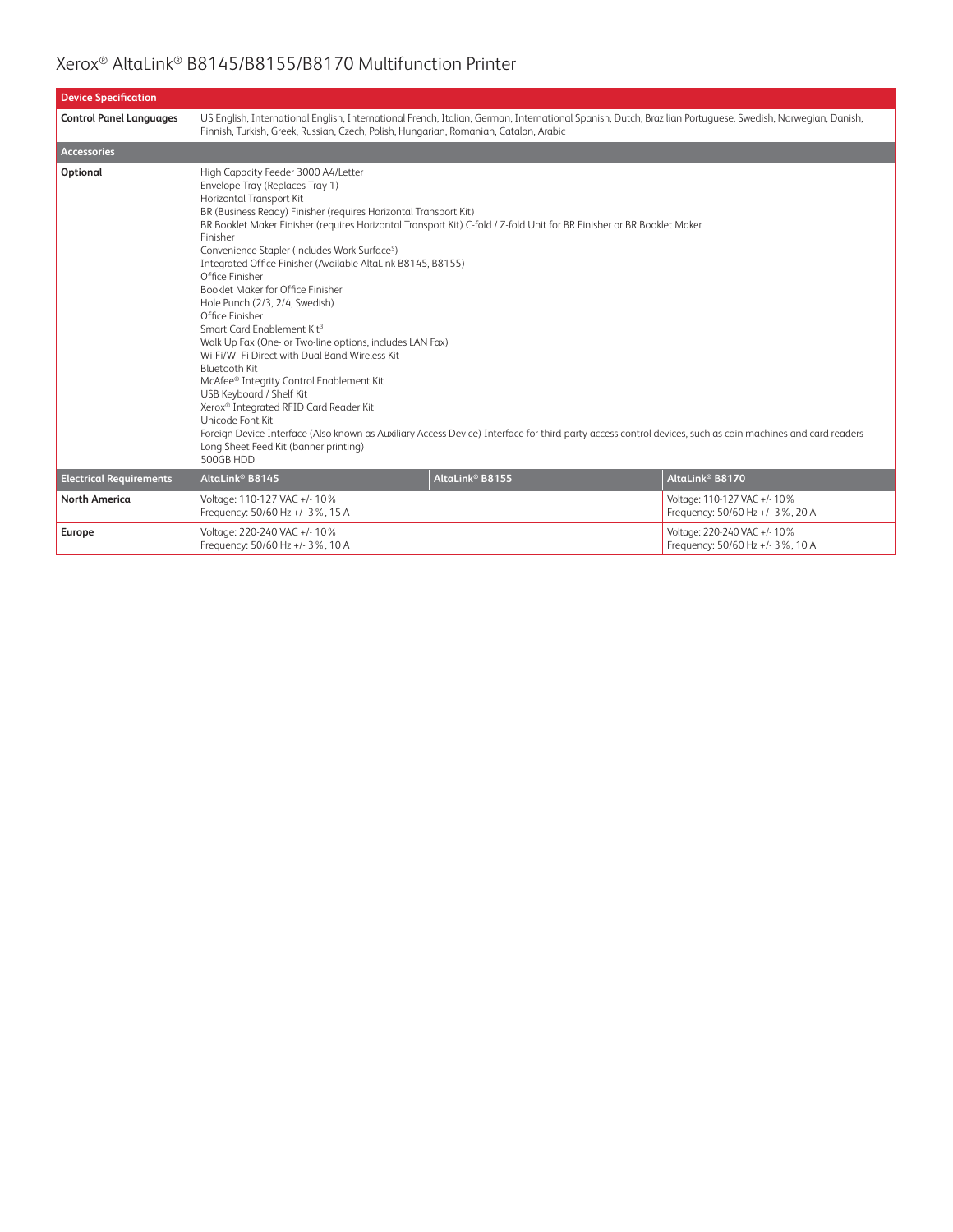| <b>Device Specification (continued)</b>                                                                                        |                                                                                                                                                                                                                                              |                                                                                  |                                                                                  |  |
|--------------------------------------------------------------------------------------------------------------------------------|----------------------------------------------------------------------------------------------------------------------------------------------------------------------------------------------------------------------------------------------|----------------------------------------------------------------------------------|----------------------------------------------------------------------------------|--|
| <b>Power Consumption</b>                                                                                                       | AltaLink® B8145                                                                                                                                                                                                                              | AltaLink® B8155                                                                  | AltaLink <sup>®</sup> B8170                                                      |  |
| <b>Running (Average)</b>                                                                                                       | 115V: 717 watts<br>230V: 674 watts                                                                                                                                                                                                           | 115V: 806 watts<br>230V: 760 watts                                               | 115V: 929 watts<br>230V: 908 watts                                               |  |
| <b>Standby Mode</b>                                                                                                            | 115V: 71 watts<br>230V: 71 watts                                                                                                                                                                                                             | 115V: 72 watts<br>230V: 70.3 watts                                               | 115V: 91.1 watts<br>230V: 79 watts                                               |  |
| Auto Off/Sleep Mode                                                                                                            | 115V: 0.67 watts<br>230V: 0.71 watts<br>(Default time to sleep mode = 0 minutes)                                                                                                                                                             | 115V: 0.67 watts<br>230V: 0.71 watts<br>(Default time to sleep mode = 0 minutes) | 115V: 0.68 watts<br>230V: 0.75 watts<br>(Default time to sleep mode = 0 minutes) |  |
| Warm-up (from Off)                                                                                                             | As fast as 85 seconds                                                                                                                                                                                                                        |                                                                                  |                                                                                  |  |
| <b>Recovery from Sleep</b>                                                                                                     | As fast as 4.5 seconds                                                                                                                                                                                                                       |                                                                                  |                                                                                  |  |
| <b>Operating Environment</b>                                                                                                   |                                                                                                                                                                                                                                              |                                                                                  |                                                                                  |  |
| <b>Required Temperature Range</b>                                                                                              | 50 to 82° F / 10 to 28° C                                                                                                                                                                                                                    |                                                                                  |                                                                                  |  |
| <b>Required Relative Humidity</b>                                                                                              | 15% to 85%                                                                                                                                                                                                                                   |                                                                                  |                                                                                  |  |
| <b>Sound Power Levels</b>                                                                                                      | Operating: 63.7 / 64.2 dB(A)<br>Standby: 4.0 / 4.0 dB(A)                                                                                                                                                                                     | Operating: 70.4 dB(A)<br>Standby: 4.3 dB(A)                                      |                                                                                  |  |
| <b>Dimensions and Weight</b>                                                                                                   |                                                                                                                                                                                                                                              |                                                                                  |                                                                                  |  |
| <b>Base Configuration</b>                                                                                                      | Width: 24.4 in. / 620 mm<br>Width: 24.4 in. / 620 mm<br>Depth: 28.5 in. / 723 mm<br>Depth: 31.2 in. / 793 mm<br>Height: 44.5 in. / 1,130 mm<br>Height: 46 in. / 1,169 mm<br>Weight: 286 lb. / 129.5 kg<br>Weight: 319.2 lb. / 144.8 kg       |                                                                                  |                                                                                  |  |
| With Office Finisher<br>(with Booklet Maker)                                                                                   | Width: 47.5 in. / 1,207 mm<br>Width: 47.5 in. / 1207 mm<br>Depth: 28.5 in. / 723 mm<br>Depth: 31.2 in. / 793 mm<br>Height: 44.5 in. / 1,130 mm<br>Height: 46 in. / 1,169 mm<br>Weight: 370.3 lb. / 168 kg<br>Weight: 406 lb. / 184.2 kg      |                                                                                  |                                                                                  |  |
| <b>Base Configuration with</b><br><b>Business Ready (BR) Finisher</b>                                                          | Width: 55 in. / 1.395 mm<br>Width: 55 in. / 1.395 mm<br>Depth: 28.5 in. / 723 mm<br>Depth: 31.2 in. / 723 mm<br>Height: 46 in. / 1,169 mm<br>Height: 44.5 in. / 1,130 mm<br>Weight: 382.3 lb. / 173.4 kg<br>Weight: 415.4 lb. / 188.4 kg     |                                                                                  |                                                                                  |  |
| <b>Base Configuration with</b><br><b>BR Booklet Maker Finisher</b>                                                             | Width: 59 in. / 1,496.3 mm<br>Width: 59 in. / 1,496.3 mm<br>Depth: 28.5 in. / 723 mm<br>Depth: 31.2 in. / 723 mm<br>Height: 44.5 in. / 1,130 mm<br>Height: 46 in. / 1,169 mm<br>Weight: 453.3 lb. / 205.6 kg<br>Weight: 419.7 lb. / 190.4 kg |                                                                                  |                                                                                  |  |
| <b>Base Configuration with</b><br><b>BR Booklet Maker Finisher</b><br>and C-fold / Z-fold Unit                                 | Width: 64.3 in. / 1,632 mm<br>Width: 64.3 in. / 1,632 mm<br>Depth: 28.5 in. / 723 mm<br>Depth: 31.2 in. / 723 mm<br>Height: 44.5 in. / 1,130 mm<br>Height: 46 in. / 1,169 mm<br>Weight: 530.6 lb. / 240.7 kg<br>Weight: 564.2 lb. / 255.9 kg |                                                                                  |                                                                                  |  |
| <b>Base Configuration with</b><br><b>BR Booklet Maker Finisher.</b><br>C-fold / Z-fold Unit and<br><b>High Capacity Feeder</b> | Width: 93 in. / 2,361 mm<br>Width: 93 in. / 2,361 mm<br>Depth: 28.5 in. / 723 mm<br>Depth: 31.2 in. / 723 mm<br>Height: 44.5 in. / 1,130 mm<br>Height: 46 in. / 1,169 mm<br>Weight: 598.8 lb. / 271.6 kg<br>Weight: 632.8 lb. / 287 kg       |                                                                                  |                                                                                  |  |
| <b>System Certification / Regulatory Compliance</b>                                                                            |                                                                                                                                                                                                                                              |                                                                                  |                                                                                  |  |
| <b>Certifications</b>                                                                                                          | To view the latest list of certifications, go to xerox.com/OfficeCertifications                                                                                                                                                              |                                                                                  |                                                                                  |  |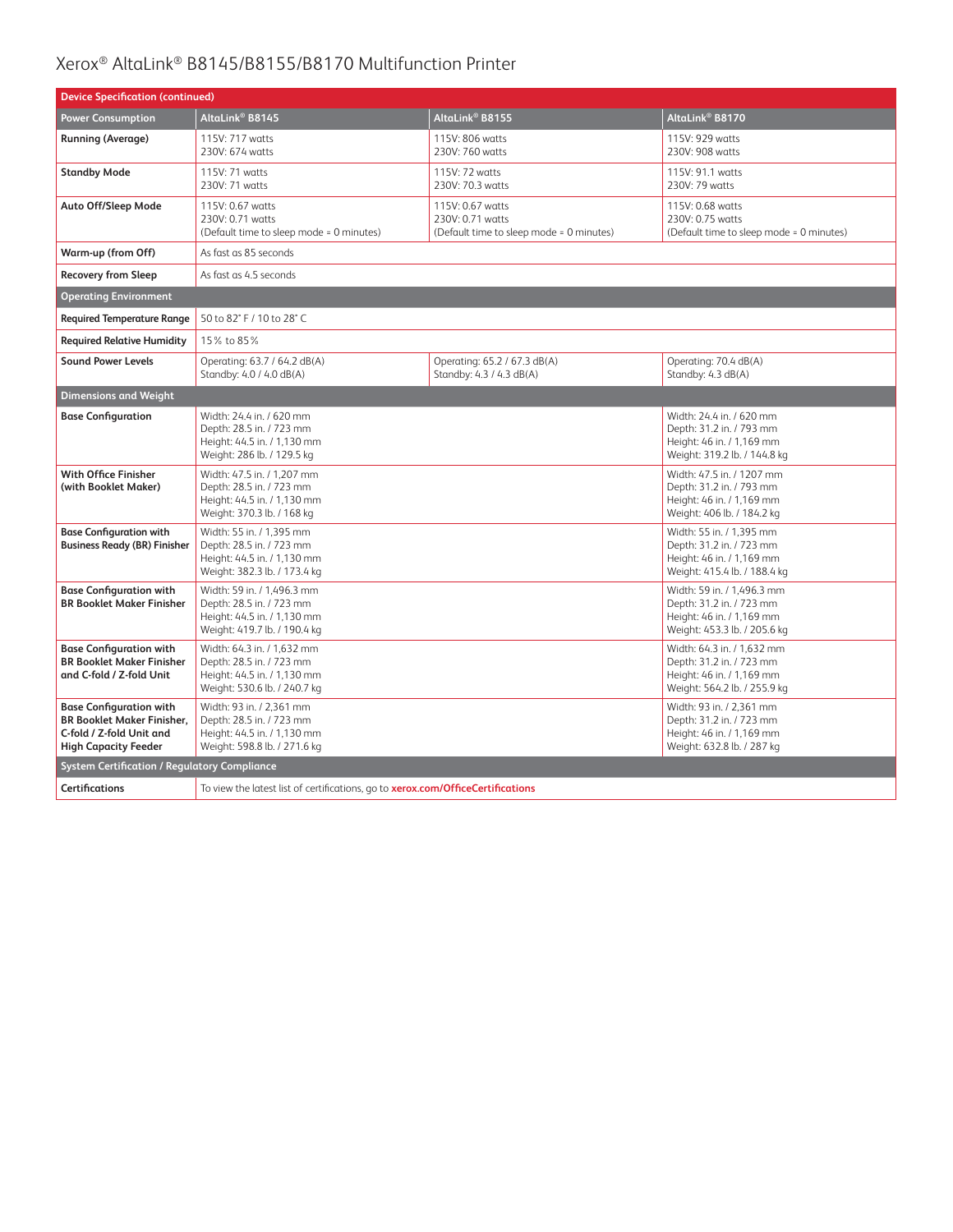| <b>Paper Handling</b>                               | AltaLink <sup>®</sup> B8145                                                                                                                                                                                                                                                                                                                                                                                                                                                                                                                            | AltaLink <sup>®</sup> B8155                                                                                                       | AltaLink <sup>®</sup> B8170                                           |  |
|-----------------------------------------------------|--------------------------------------------------------------------------------------------------------------------------------------------------------------------------------------------------------------------------------------------------------------------------------------------------------------------------------------------------------------------------------------------------------------------------------------------------------------------------------------------------------------------------------------------------------|-----------------------------------------------------------------------------------------------------------------------------------|-----------------------------------------------------------------------|--|
| Single-pass Duplex Automatic Document Feeder (DADF) |                                                                                                                                                                                                                                                                                                                                                                                                                                                                                                                                                        |                                                                                                                                   |                                                                       |  |
| Capacity <sup>4</sup>                               | 130 sheets                                                                                                                                                                                                                                                                                                                                                                                                                                                                                                                                             |                                                                                                                                   | 250 sheets                                                            |  |
| <b>Speed</b> (Up to)                                | 82 ppm black-and-white (simplex)<br>141 ipm black-and-white (duplex)                                                                                                                                                                                                                                                                                                                                                                                                                                                                                   |                                                                                                                                   | 135 ppm black-and-white (simplex)<br>270 ipm black-and-white (duplex) |  |
| <b>Paper Sizes Sensed</b>                           | 3.4 x 4.9 in. to 11.7 x 17 in. / 85 x 125 mm to 297 x 432 mm                                                                                                                                                                                                                                                                                                                                                                                                                                                                                           |                                                                                                                                   |                                                                       |  |
| Weights                                             | 16 lb. to 32 lb. bond / 60 to 128 gsm                                                                                                                                                                                                                                                                                                                                                                                                                                                                                                                  |                                                                                                                                   |                                                                       |  |
| <b>Bypass Tray (Standard)</b>                       |                                                                                                                                                                                                                                                                                                                                                                                                                                                                                                                                                        |                                                                                                                                   |                                                                       |  |
| Capacity <sup>4</sup>                               | 100 sheets                                                                                                                                                                                                                                                                                                                                                                                                                                                                                                                                             |                                                                                                                                   |                                                                       |  |
| <b>Sizes</b>                                        |                                                                                                                                                                                                                                                                                                                                                                                                                                                                                                                                                        | Custom Sizes: 3.5 x 3.9 in. to 12.6 x 52 in. / 89 x 98 mm to 320 x 1320 mm (SEF); Optional: Long Sheet Feed Kit (Banner Printing) |                                                                       |  |
| Weights                                             | 16 lb. bond to 110 lb. cover / 52 to 300 gsm                                                                                                                                                                                                                                                                                                                                                                                                                                                                                                           |                                                                                                                                   |                                                                       |  |
| <b>Media Types</b><br>Trays 1 and 2 (Standard)      | Bond<br><b>Card Stock</b><br>Card Stock Reloaded<br>Custom<br>Envelopes<br><b>Glossy Card Stock</b><br><b>Glossy Card Stock Reloaded</b><br>Heavyweight Card Stock<br>Heavyweight Card Stock Reloaded<br>Heavyweight Glossy Card Stock<br>Heavyweight Glossy Card Stock Reloaded<br>Hole Punched<br>Labels<br>Letterhead<br>Lightweight<br>Lightweight Card Stock<br>Lightweight Card Stock Reloaded<br>Lightweight Glossy Card Stock<br>Lightweight Glossy Card Stock Reloaded<br>Plain<br>Plain-Reloaded<br>Preprinted<br>Recycled<br>Transparencies |                                                                                                                                   |                                                                       |  |
| Capacity <sup>4</sup>                               | 520 sheets each                                                                                                                                                                                                                                                                                                                                                                                                                                                                                                                                        |                                                                                                                                   |                                                                       |  |
| <b>Sizes</b>                                        | Tray 1: Custom Sizes: 5.5 x 7.2 in. to 11.7 x 17 in. / 140 x 182 mm to 297 x 432 mm (SEF)<br>Tray 2: Custom Sizes: 5.5 x 7.2 in. to 12 x 18 in. / 140 x 182 mm to SRA3 (SEF)                                                                                                                                                                                                                                                                                                                                                                           |                                                                                                                                   |                                                                       |  |
| Weights                                             | 16 lb. bond to 110 lb. cover / 52 to 300 gsm                                                                                                                                                                                                                                                                                                                                                                                                                                                                                                           |                                                                                                                                   |                                                                       |  |
| <b>Media Types</b>                                  | Bond<br><b>Card Stock</b><br>Card Stock Reloaded<br>Custom<br>Envelopes<br><b>Glossy Card Stock</b><br><b>Glossy Card Stock Reloaded</b><br>Heavyweight Card Stock<br>Heavyweight Card Stock Reloaded<br>Heavyweight Glossy Card Stock<br>Heavyweight Glossy Card Stock Reloaded<br>Hole Punched<br>Labels<br>Letterhead<br>Lightweight<br>Lightweight Card Stock<br>Lightweight Card Stock Reloaded<br>Lightweight Glossy Card Stock<br>Lightweight Glossy Card Stock Reloaded<br>Plain<br>Plain-Reloaded<br>Preprinted<br>Recycled<br>Transparencies |                                                                                                                                   |                                                                       |  |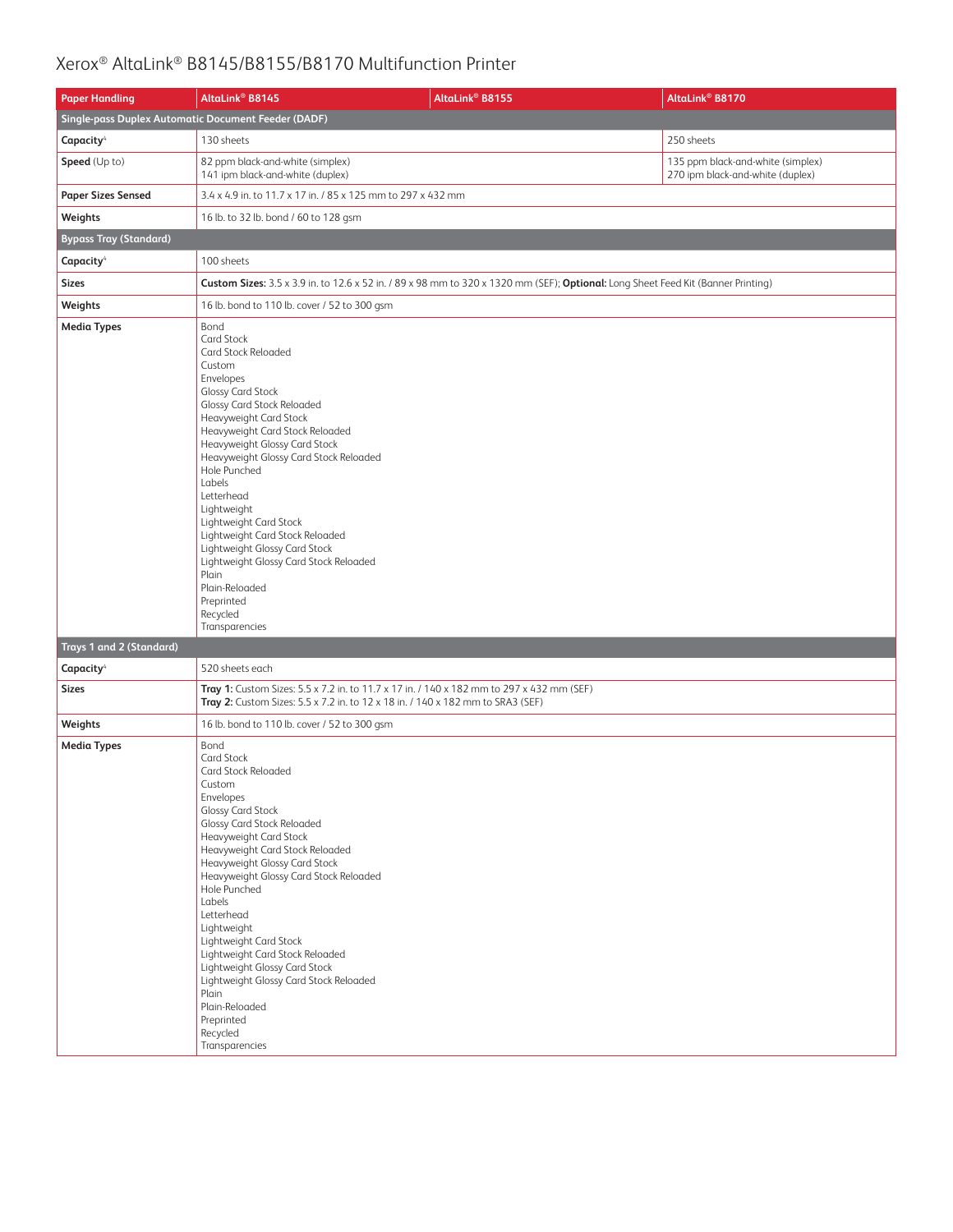| <b>Paper Handling (continued)</b>                     | AltaLink <sup>®</sup> B8145                                                                                                                                                               | AltaLink <sup>®</sup> B8155 | AltaLink <sup>®</sup> B8170 |
|-------------------------------------------------------|-------------------------------------------------------------------------------------------------------------------------------------------------------------------------------------------|-----------------------------|-----------------------------|
| High Capacity Tandem Tray (Available with all models) |                                                                                                                                                                                           |                             |                             |
| Capacity <sup>4</sup>                                 | Tray 3: 867 sheets<br>Tray 4: 1,133 sheets                                                                                                                                                |                             |                             |
| <b>Sizes</b>                                          | 8.5 x 11 in. / A4, JIS B5, Executive (7.25 x 10.5 in) LEF                                                                                                                                 |                             |                             |
| Weights                                               | 16 lb. bond to 110 lb. cover / 52 to 300 gsm                                                                                                                                              |                             |                             |
| <b>Media Types</b>                                    | Bond<br><b>Card Stock</b><br>Custom<br><b>Glossy Card Stock</b><br>Hole Punched<br>Labels<br>Letterhead<br>Lightweight Card Stock<br>Lightweight Glossy Card Stock<br>Plain<br>Preprinted |                             |                             |
| <b>Envelope Tray (Optional - Replaces Tray 1)</b>     |                                                                                                                                                                                           |                             |                             |
| Capacity <sup>4</sup>                                 | Up to 60 envelopes                                                                                                                                                                        |                             |                             |
| <b>Sizes</b>                                          | #10 Commercial (9.25 x 4.125 in.) / Monarch, DL, C5<br>Custom Sizes: 3.9 x 5.8 in. to 6.4 x 9.5 in. / 98 x 148 mm to 162 x 241 mm                                                         |                             |                             |
| Weights                                               | 20 lb. to 24 lb. bond / 75 to 90 gsm                                                                                                                                                      |                             |                             |
| High Capacity Feeder (HCF) (Optional with all models) |                                                                                                                                                                                           |                             |                             |
| Capacity <sup>4</sup>                                 | 3.000 sheets                                                                                                                                                                              |                             |                             |
| <b>Sizes</b>                                          | Standard Sizes: 8.5 x 11 in, or 7.25 x 10.5 in, / A4 or B5 LEF                                                                                                                            |                             |                             |
| Weights                                               | 16 lb. bond to 110 lb. cover / 52 to 300 gsm                                                                                                                                              |                             |                             |
| <b>Total Capacity</b>                                 |                                                                                                                                                                                           |                             |                             |
| <b>Device Total Capacity</b> <sup>4</sup>             | High Capacity Tandem Tray Module: 3,140 sheets<br>High Capacity Tandem Tray Module with High Capacity Feeder: 6,140 sheets                                                                |                             |                             |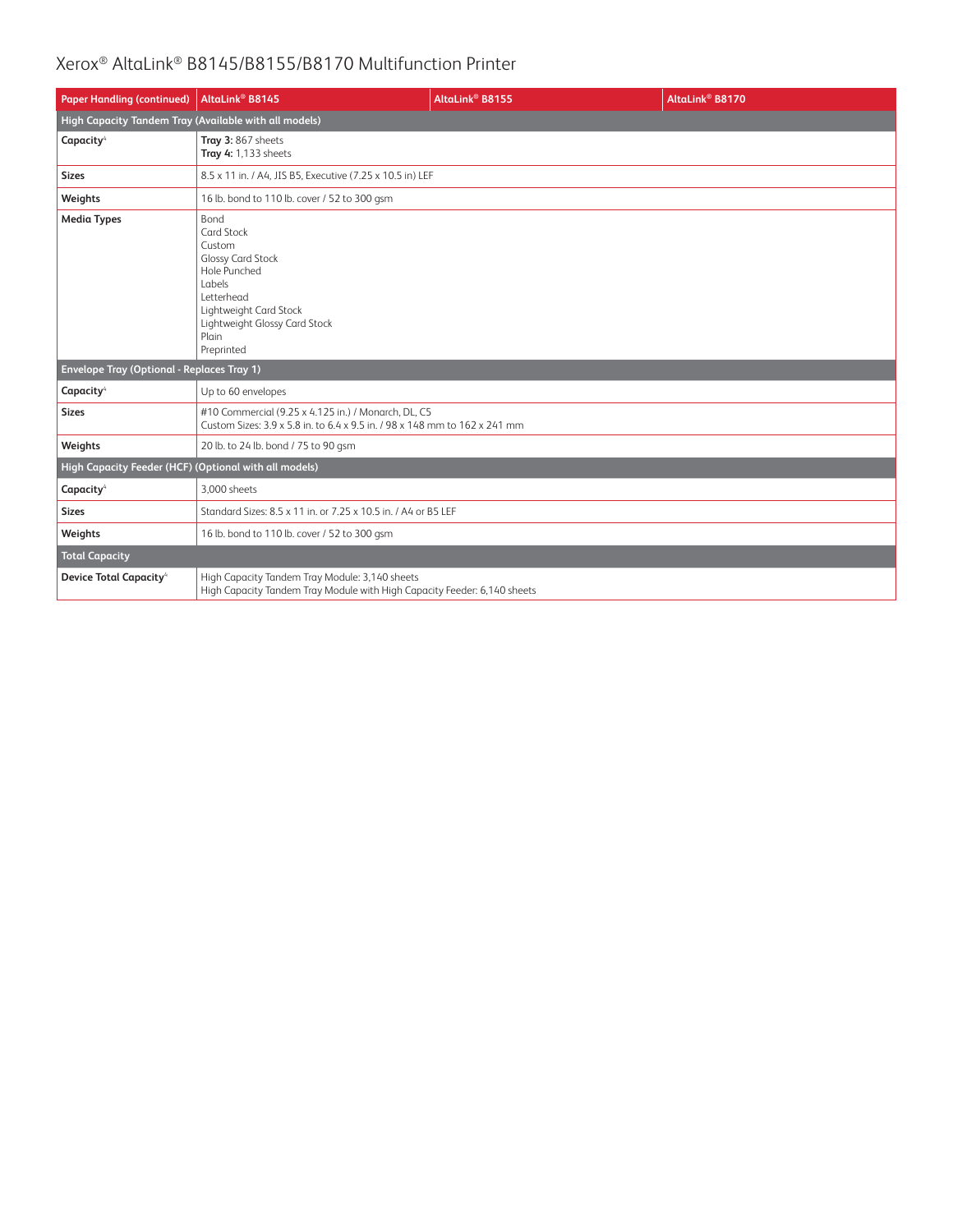| <b>Finishing</b>                          | AltaLink® B8145                                                                                                                                                                                                                                                                                              | AltaLink® B8155                                                                                                              | AltaLink® B8170 |  |
|-------------------------------------------|--------------------------------------------------------------------------------------------------------------------------------------------------------------------------------------------------------------------------------------------------------------------------------------------------------------|------------------------------------------------------------------------------------------------------------------------------|-----------------|--|
|                                           | Output Trays (Standard) (Dual Offset Catch Trays not available with Integrated Office Finisher and limited to one with Office Finisher and BR Finishers)                                                                                                                                                     |                                                                                                                              |                 |  |
| <b>Stacking Tray Capacity<sup>4</sup></b> | Dual Offset Catch Tray: Up to 250 sheets each<br>Left Side Face up Tray: Up to 100 sheets                                                                                                                                                                                                                    |                                                                                                                              |                 |  |
|                                           | Integrated Office Finisher (Optional with AltaLink B8145/B8155)                                                                                                                                                                                                                                              |                                                                                                                              |                 |  |
| Stacking Tray Capacity <sup>4</sup>       |                                                                                                                                                                                                                                                                                                              | 500 sheets of 20 lb. bond / 80 qsm - 8.5 x 11 in. / A4 or 250 sheets of 20 lb. bond / 80 qsm - 11 x 17 in. / A3              |                 |  |
| Sizes                                     | 3.5 x 3.9 in. to 11.7 x 17 in. / 89 x 98 mm to 297 x 432 mm                                                                                                                                                                                                                                                  |                                                                                                                              |                 |  |
| Weights                                   | 16 lb. bond to 110 lb. cover / 52 to 300 gsm                                                                                                                                                                                                                                                                 |                                                                                                                              |                 |  |
| <b>Stapling</b>                           | Single / Dual Position<br>Auto-Stapling:<br>50 sheets maximum: Letter / A4 / B5 size sheets (less than 90 gsm or (2) 220 gsm covers)<br>30 sheets maximum: Legal / Tabloid / A3 / B4 size sheets (less than 90 gsm or (2) 220 gsm covers)                                                                    |                                                                                                                              |                 |  |
| <b>Office Finisher (Optional)</b>         |                                                                                                                                                                                                                                                                                                              |                                                                                                                              |                 |  |
| <b>Stacking Tray Capacity<sup>4</sup></b> | 2,000 sheets unstapled or 1,000 sheets single stapled or 750 sheets dual stapled (8.5 x 11 in. / A4)                                                                                                                                                                                                         |                                                                                                                              |                 |  |
| <b>Stacking Tray Sizes</b>                | 8.3 x 7.2 in. to 11.7 x 17 in. / 210 x 182 mm to 297 x 432 mm                                                                                                                                                                                                                                                |                                                                                                                              |                 |  |
| Weights                                   | 16 lb. bond to 110 lb. cover / 52 to 300 gsm                                                                                                                                                                                                                                                                 |                                                                                                                              |                 |  |
| <b>Multiposition Stapling</b>             | 50 sheets maximum: Letter / A4 / B5 size sheets (less than 90 gsm or (2) 220 gsm covers)<br>30 sheets maximum: Legal / Tabloid / A3 / B4 size sheets (less than 90 gsm or (2) 220 gsm covers)                                                                                                                |                                                                                                                              |                 |  |
| <b>Hole Punch (Optional)</b>              | North America: 2/3-hole punch<br>Europe: 2/4-hole punch<br><b>Optional:</b> 4-hole "Swedish" punch                                                                                                                                                                                                           |                                                                                                                              |                 |  |
|                                           | Booklet Maker for Office Finisher (Score/Crease, Saddle-stitch Staple) (Optional)                                                                                                                                                                                                                            |                                                                                                                              |                 |  |
| <b>Top Tray Capacity</b> <sup>4</sup>     | 40 booklets (2-15 sheets per booklet - 20 lb. / 80 gsm or less)                                                                                                                                                                                                                                              |                                                                                                                              |                 |  |
| <b>Sizes</b>                              | Letter - 8.5 x 11 in. / A4 SEF<br>Legal - 8.5 x 14 in. / B4 SEF<br>Tabloid - 11 x 17 in. / A3 SEF                                                                                                                                                                                                            |                                                                                                                              |                 |  |
| <b>Saddle-Stitch Stapling</b>             | 2-15 sheets / 8-60 page booklet<br>16 lb. bond to 67 lb. bond / 60 to 256 gsm                                                                                                                                                                                                                                |                                                                                                                              |                 |  |
| <b>Score / Crease</b>                     | 1-15 sheets / unstapled<br>18 lb. bond to 28 lb. bond / 60 to 105 gsm                                                                                                                                                                                                                                        |                                                                                                                              |                 |  |
|                                           | Business Ready (BR) Finisher (Optional) (Requires Horizontal Transport Kit)                                                                                                                                                                                                                                  |                                                                                                                              |                 |  |
| Capacity <sup>4</sup>                     | Offsetting Top Tray: 500 sheets<br>Stacking Stapling Tray: 3,000 sheets unstapled or                                                                                                                                                                                                                         | 100 sets (dual or 4-position stapling) 11 x 17 in., 8.5 x 14 in. / A3 or 200 sets (single-position staple) 8.5 x 11 in. / A4 |                 |  |
| <b>Sizes</b>                              | 3.9 x 5.8 in to 12.6 x 19.2 in / 100 x 148 mm x 320 x 488 mm for top tray<br>7.25 x 10.5 in. to 12.6 x 19 in. / 182 x 203 mm to 320 x 488 mm for stacking<br>7.25 x 10.5 in. to 11 x 17 in. / B5 to A3 for stapling                                                                                          |                                                                                                                              |                 |  |
| Weights                                   | 16 lb. bond to 110 lb. cover / 52 to 300 gsm                                                                                                                                                                                                                                                                 |                                                                                                                              |                 |  |
| <b>Stapling</b>                           | Single and multiposition stapling<br>Auto stapling (50 sheets maximum) - 24 lb. / 90 gsm<br>Letter, Legal, Tabloid, A3, A4, B4 and B5 sizes supported                                                                                                                                                        |                                                                                                                              |                 |  |
| <b>Hole Punch</b>                         | North America: 2/3-hole punch<br>Europe: 2/4-hole punch<br>Optional: 4-hole "Swedish" punch                                                                                                                                                                                                                  |                                                                                                                              |                 |  |
|                                           | BR Booklet Maker Finisher (Optional) (Requires Horizontal Transport Kit)                                                                                                                                                                                                                                     |                                                                                                                              |                 |  |
| Capacity <sup>4</sup>                     | Offsetting Top Tray: 500 sheets of 8.5 x 11 in. / A4 unstapled<br>Stacking Stapling Tray:<br>1,500 sheets of 8.5 x 11 in. / 11 x 17 in. / A4 / A3 unstapled or<br>200 stapled sets of 8.5 x 11 in. / A4 (single-position stapling or<br>dual or 4-position stapling) or 100 stapled sets of 11 x 17 in. / A3 |                                                                                                                              |                 |  |
| Sizes                                     | 3.9 x 5.8 in to 12.6 x 19.2 in / 100 x 148 mm x 320 x 488 mm for top tray<br>7.25 x 10.5 in. to 12.6 x 19 in. / 182 x 203 mm to 320 x 488 mm for stacking<br>7.25 x 10.5 in. to 11 x 17 in. / B5 to A3 for stapling                                                                                          |                                                                                                                              |                 |  |
| Weights                                   | 16 lb. bond to 110 lb. cover / 52 to 300 gsm                                                                                                                                                                                                                                                                 |                                                                                                                              |                 |  |
| <b>Stapling</b>                           | Single and multiposition stapling<br>Auto stapling (50 sheets maximum) - 24 lb. / 90 gsm<br>Letter, Legal, Tabloid, A3, A4, B4 and B5 sizes supported                                                                                                                                                        |                                                                                                                              |                 |  |
| <b>Hole Punch</b>                         | North America: 2/3-hole punch<br>Europe: 2/4-hole punch<br>Optional: 4-hole "Swedish" punch                                                                                                                                                                                                                  |                                                                                                                              |                 |  |
| <b>Booklet Maker</b>                      | Bi-fold up to 5 sheets<br>Letter, Legal, Tabloid, A3, A4 supported                                                                                                                                                                                                                                           | Saddle-stitch 2 to 16 sheets (7 sheets at 106 to 176 gsm coated or 5 sheets at 177 to 220 gsm coated)                        |                 |  |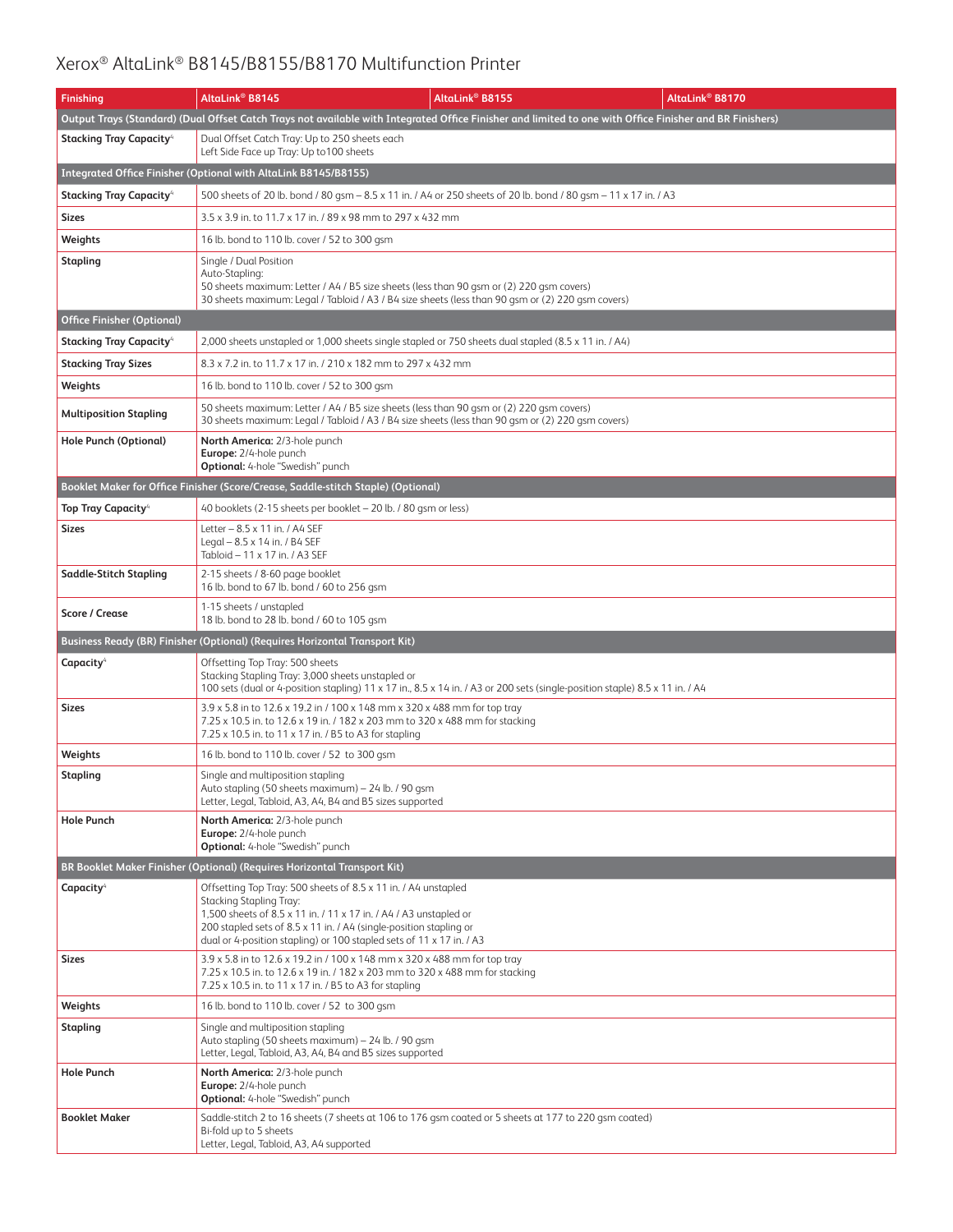| <b>Finishing (continued)</b>                                         | AltaLink <sup>®</sup> B8145                                                                                                                                                                                                                                                                                                                                                                                                                                                                                                                                                                                                                                                                                                                                                                                                                     | AltaLink <sup>®</sup> B8155                                                                                                                                                                                                                                                                                                                                                                                                      | AltaLink® B8170        |  |
|----------------------------------------------------------------------|-------------------------------------------------------------------------------------------------------------------------------------------------------------------------------------------------------------------------------------------------------------------------------------------------------------------------------------------------------------------------------------------------------------------------------------------------------------------------------------------------------------------------------------------------------------------------------------------------------------------------------------------------------------------------------------------------------------------------------------------------------------------------------------------------------------------------------------------------|----------------------------------------------------------------------------------------------------------------------------------------------------------------------------------------------------------------------------------------------------------------------------------------------------------------------------------------------------------------------------------------------------------------------------------|------------------------|--|
|                                                                      | C-fold / Z-fold Unit (Optional with BR Finisher and BR Booklet Maker Finisher)                                                                                                                                                                                                                                                                                                                                                                                                                                                                                                                                                                                                                                                                                                                                                                  |                                                                                                                                                                                                                                                                                                                                                                                                                                  |                        |  |
| <b>Types</b>                                                         | C-fold. Z-fold and Z-half-fold                                                                                                                                                                                                                                                                                                                                                                                                                                                                                                                                                                                                                                                                                                                                                                                                                  |                                                                                                                                                                                                                                                                                                                                                                                                                                  |                        |  |
| Capacity <sup>6</sup>                                                | 40 sheets                                                                                                                                                                                                                                                                                                                                                                                                                                                                                                                                                                                                                                                                                                                                                                                                                                       |                                                                                                                                                                                                                                                                                                                                                                                                                                  |                        |  |
| <b>Sizes</b>                                                         | C-fold and Z-fold: Letter - 8.5 x 11 in. / A4 SEF only<br>Z-half-fold: Tabloid - 11 x 17 in. / A3 only                                                                                                                                                                                                                                                                                                                                                                                                                                                                                                                                                                                                                                                                                                                                          |                                                                                                                                                                                                                                                                                                                                                                                                                                  |                        |  |
| Weights                                                              | 16 lb. to 24 lb. bond / 64 to 90 gsm                                                                                                                                                                                                                                                                                                                                                                                                                                                                                                                                                                                                                                                                                                                                                                                                            |                                                                                                                                                                                                                                                                                                                                                                                                                                  |                        |  |
| <b>Output Trays</b>                                                  | Envelope Tray: C-fold, Z-fold and Tri-fold<br>Stacker Tray or Top Tray: Z-half-fold                                                                                                                                                                                                                                                                                                                                                                                                                                                                                                                                                                                                                                                                                                                                                             |                                                                                                                                                                                                                                                                                                                                                                                                                                  |                        |  |
| Convenience Stapler (Optional - Includes Work Surface <sup>5</sup> ) |                                                                                                                                                                                                                                                                                                                                                                                                                                                                                                                                                                                                                                                                                                                                                                                                                                                 |                                                                                                                                                                                                                                                                                                                                                                                                                                  |                        |  |
| Capacity <sup>6</sup>                                                | 50-sheet stapling<br>5,000 staples<br>Requires separate power outlet                                                                                                                                                                                                                                                                                                                                                                                                                                                                                                                                                                                                                                                                                                                                                                            |                                                                                                                                                                                                                                                                                                                                                                                                                                  |                        |  |
| Copy                                                                 | AltaLink <sup>®</sup> B8145                                                                                                                                                                                                                                                                                                                                                                                                                                                                                                                                                                                                                                                                                                                                                                                                                     | AltaLink <sup>®</sup> B8155                                                                                                                                                                                                                                                                                                                                                                                                      | AltaLink® B8170        |  |
| First-Copy-Out Time<br>(from platen/warmed up)                       | As fast as 4.4 seconds                                                                                                                                                                                                                                                                                                                                                                                                                                                                                                                                                                                                                                                                                                                                                                                                                          | As fast as 3.7 seconds                                                                                                                                                                                                                                                                                                                                                                                                           | As fast as 3.2 seconds |  |
| Sides (input:output)                                                 | $1-1, 1-2, 2-2, 2-1$                                                                                                                                                                                                                                                                                                                                                                                                                                                                                                                                                                                                                                                                                                                                                                                                                            |                                                                                                                                                                                                                                                                                                                                                                                                                                  |                        |  |
| Quantity                                                             | 1 to 9,999                                                                                                                                                                                                                                                                                                                                                                                                                                                                                                                                                                                                                                                                                                                                                                                                                                      |                                                                                                                                                                                                                                                                                                                                                                                                                                  |                        |  |
| <b>Resolution (max)</b>                                              | Up to 600 x 600 dpi                                                                                                                                                                                                                                                                                                                                                                                                                                                                                                                                                                                                                                                                                                                                                                                                                             |                                                                                                                                                                                                                                                                                                                                                                                                                                  |                        |  |
| <b>Reduction / Enlargement</b>                                       | Variable zoom from 25% to 400% in 1% increments                                                                                                                                                                                                                                                                                                                                                                                                                                                                                                                                                                                                                                                                                                                                                                                                 |                                                                                                                                                                                                                                                                                                                                                                                                                                  |                        |  |
| Concurrency                                                          | Program-ahead to allow job to be queued while initial job is processed (Copy, Print, Fax and Scan)                                                                                                                                                                                                                                                                                                                                                                                                                                                                                                                                                                                                                                                                                                                                              |                                                                                                                                                                                                                                                                                                                                                                                                                                  |                        |  |
| <b>Copy Features</b>                                                 | Annotation and Bates™ stamping<br>Authentication for Services<br>Auto Paper Select<br>Auto Reduction & Enlargement (To fit selected paper size)<br>Auto Tray Switching<br>Automatic 2-sided / Duplex Booklet Creation<br>Build Job (Enables page-level programming and also lets you proof each section or delete last section as the job is built)<br>Collation<br>Covers (Front only, front and back, back only, printed inside and out: Blank or Printed)<br>Dividers (blank)<br><b>Edge Erase</b><br>Features Help (Intuitive text and graphic descriptions)<br><b>ID Card Copy</b><br><b>Image Quality Adjustments</b><br>Image Shift (with Auto Center option)<br>Invert Image (negative or mirror image)<br>Large Job Interrupt<br>Multi-up (up to 15 columns by 15 rows)<br>Sample Set<br>Save Job Settings<br>Single Color<br>Stapling |                                                                                                                                                                                                                                                                                                                                                                                                                                  |                        |  |
| Xerox <sup>®</sup> Copier Assistant <sup>®</sup>                     |                                                                                                                                                                                                                                                                                                                                                                                                                                                                                                                                                                                                                                                                                                                                                                                                                                                 | Xerox® Copier Assistant® Software provides a PC-based alternative to the user interface touchscreen. Used in conjunction with a customer-supplied PC<br>attached via the USB port, this software supports text-to-speech, screen magnification and easy PC keyboard access to basic and advanced copy features.<br>Section 508-compliant. For more information or to download Xerox® Copier Assistant® for free, visit xerox.com |                        |  |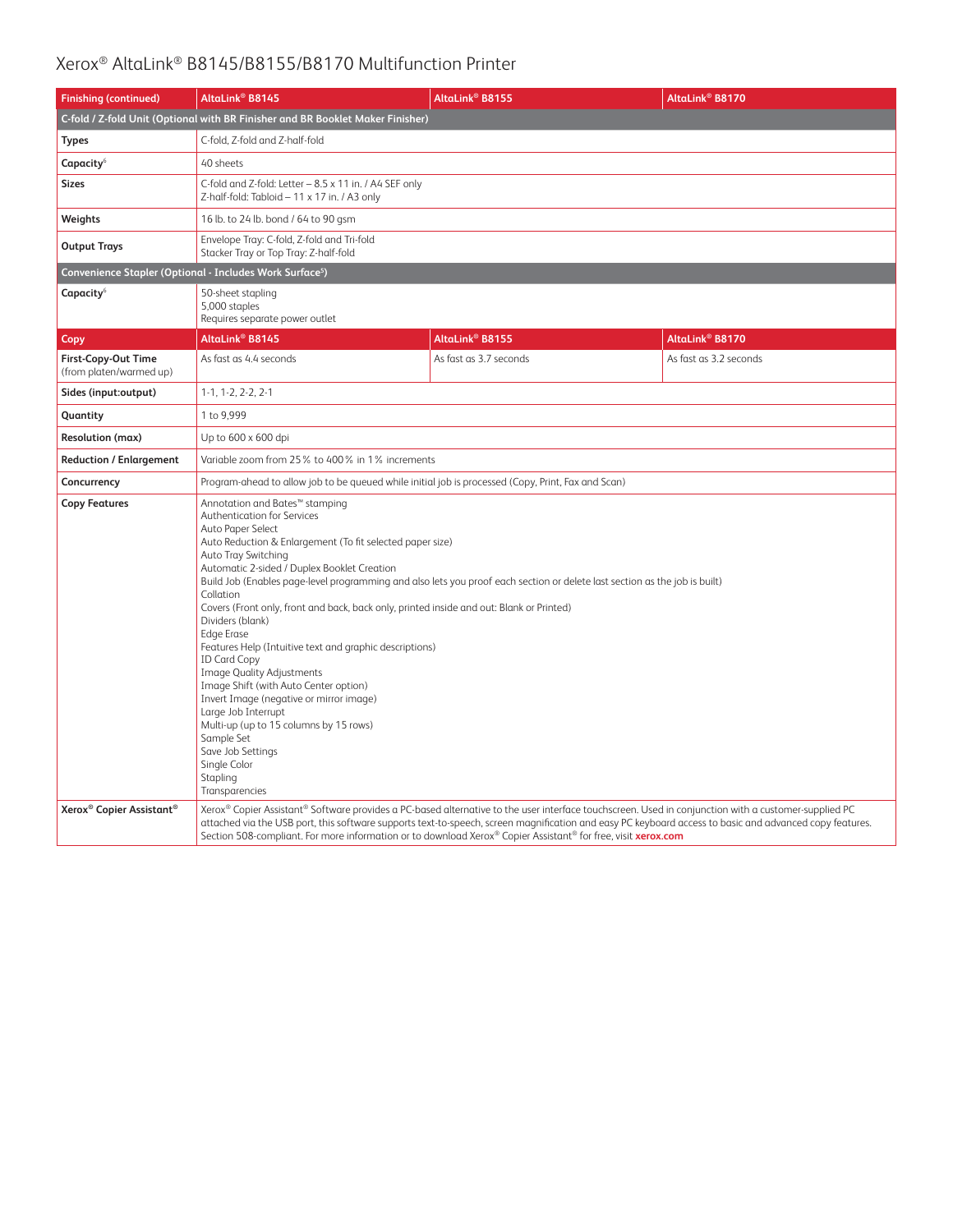| <b>Print</b>                                        | AltaLink <sup>®</sup> B8145                                                                                                                                                                                                                                                                                                                                                                                                                                                                                                                                                    | AltaLink <sup>®</sup> B8155                                                                                                                                                                                                                                                                                                                                                               | AltaLink® B8170                                                                                                                                                                                                                                                                                                               |
|-----------------------------------------------------|--------------------------------------------------------------------------------------------------------------------------------------------------------------------------------------------------------------------------------------------------------------------------------------------------------------------------------------------------------------------------------------------------------------------------------------------------------------------------------------------------------------------------------------------------------------------------------|-------------------------------------------------------------------------------------------------------------------------------------------------------------------------------------------------------------------------------------------------------------------------------------------------------------------------------------------------------------------------------------------|-------------------------------------------------------------------------------------------------------------------------------------------------------------------------------------------------------------------------------------------------------------------------------------------------------------------------------|
| <b>Resolution</b> (up to)                           | 1200 x 2400 dpi                                                                                                                                                                                                                                                                                                                                                                                                                                                                                                                                                                |                                                                                                                                                                                                                                                                                                                                                                                           |                                                                                                                                                                                                                                                                                                                               |
| <b>Print Features</b>                               | <b>Application Defaults</b><br>Banner Sheet Enable / Disable<br>Cover Selection<br>Delay Print (specific time) User Permissions<br>Image Options (Toner Saver, Resolution (Standard, Enhanced, High)<br>LAN Fax (requires optional Fax Kit)<br>Layout / Watermark<br>N-up (up to 16 pages per sheet)<br><b>Booklet Layout</b><br>Long Sheet / Banner<br>Finishing<br>Fit to New Paper Size<br>Hold All Jobs<br>Paper Selection by Attribute Sample Set<br>Saved Job<br>Secure Print with Timed Deletion<br>Store and Recall Driver Settings<br>Two-sided Printing (as default) | Job Identification (Print ID or Banner, Print ID in margins on first page only or all pages)<br>Special Pages (exception page programming: covers, inserts, exception pages)<br>Sustainability Features (Xerox® Earth Smart Settings, Duplex, N-up, Turn-off Banner and Print ID, Smart Sample Set, Hold All Jobs)<br>Print From Cloud Repositories (Dropbox, One Drive and Google Drive) |                                                                                                                                                                                                                                                                                                                               |
| <b>Print from USB</b>                               | Allows walk-up printing from Type A USB port on front panel<br>Supports direct printing from computer via Type B USB port<br>Supported file formats: PDF, JPEG, TIFF, PS, XPS, PCL<br>Color jobs can be printed as black-and-white                                                                                                                                                                                                                                                                                                                                             |                                                                                                                                                                                                                                                                                                                                                                                           |                                                                                                                                                                                                                                                                                                                               |
| <b>Operating Systems</b>                            | Windows Server 2008 SP2 (32- and 64-bit)<br>Windows Server 2008 R2 (64-bit)<br>Windows Server 2012 and R2 (64-bit)<br>Windows Server 2016 (64-bit)<br>Windows Server 2019 (64-bit)<br>Windows 7 (32- and 64-bit)<br>Windows 8 (32- and 64-bit)<br>Windows 8.1 (32- and 64-bit)<br>Windows 10 (32- and 64-bit)<br>Mac OS 10.13, 10.14, 10.15<br>Fedora® Core<br>Ubuntu®                                                                                                                                                                                                         |                                                                                                                                                                                                                                                                                                                                                                                           |                                                                                                                                                                                                                                                                                                                               |
| <b>Network Protocols</b>                            | Microsoft Windows Networking over IP<br>Bonjour <sup>®</sup> / AirPrint <sup>®</sup><br>IP <sub>v</sub> 6<br>Most protocols not in use can be disabled                                                                                                                                                                                                                                                                                                                                                                                                                         | TCP/IP: HTTP/HTTPS, Internet Printing Protocol, LPR/LPD, Raw Socket Printing/Port 9100, IPv4/IPv6, WSD                                                                                                                                                                                                                                                                                    |                                                                                                                                                                                                                                                                                                                               |
| <b>Font Capability</b>                              |                                                                                                                                                                                                                                                                                                                                                                                                                                                                                                                                                                                | PCL: 93 scalable fonts, line printer and bitmap font (including Cyrillic font support) PostScript 3: 173 Type 1 fonts, 2 Multiple Master fonts                                                                                                                                                                                                                                            |                                                                                                                                                                                                                                                                                                                               |
| Xerox <sup>®</sup> Global Print Driver <sup>®</sup> |                                                                                                                                                                                                                                                                                                                                                                                                                                                                                                                                                                                | consistent, easy-to-use interface for end-users, reducing the number of support calls and simplifying print services management.                                                                                                                                                                                                                                                          | A truly universal print driver that lets IT administrators install, upgrade and manage Xerox® and non-Xerox devices from a single driver. It provides a                                                                                                                                                                       |
| Xerox <sup>®</sup> Pull Print Driver                |                                                                                                                                                                                                                                                                                                                                                                                                                                                                                                                                                                                | multiple drivers. Used in conjunction with Equitrac Office®, Ysoft® SafeQ®, Pharos® and others.                                                                                                                                                                                                                                                                                           | Makes it easy for IT managers to qualify, deploy and manage all print devices using a single driver in a Pull Print environment. Uses a single queue and single<br>driver. The Xerox® Pull Print Driver extends convenience across a broad range of printing assets. IT administrators no longer need to manage and configure |
|                                                     | Unified Address Book for Fax, Internet Fax, Email and Scan to                                                                                                                                                                                                                                                                                                                                                                                                                                                                                                                  |                                                                                                                                                                                                                                                                                                                                                                                           |                                                                                                                                                                                                                                                                                                                               |
| <b>Features</b>                                     | Services supported: Fax, Internet Fax, Email, Scan to<br>Maximum contacts: 5,000<br>Contacts: Supports 1 or more destinations<br>Favorites for quick access of all services supported                                                                                                                                                                                                                                                                                                                                                                                          |                                                                                                                                                                                                                                                                                                                                                                                           |                                                                                                                                                                                                                                                                                                                               |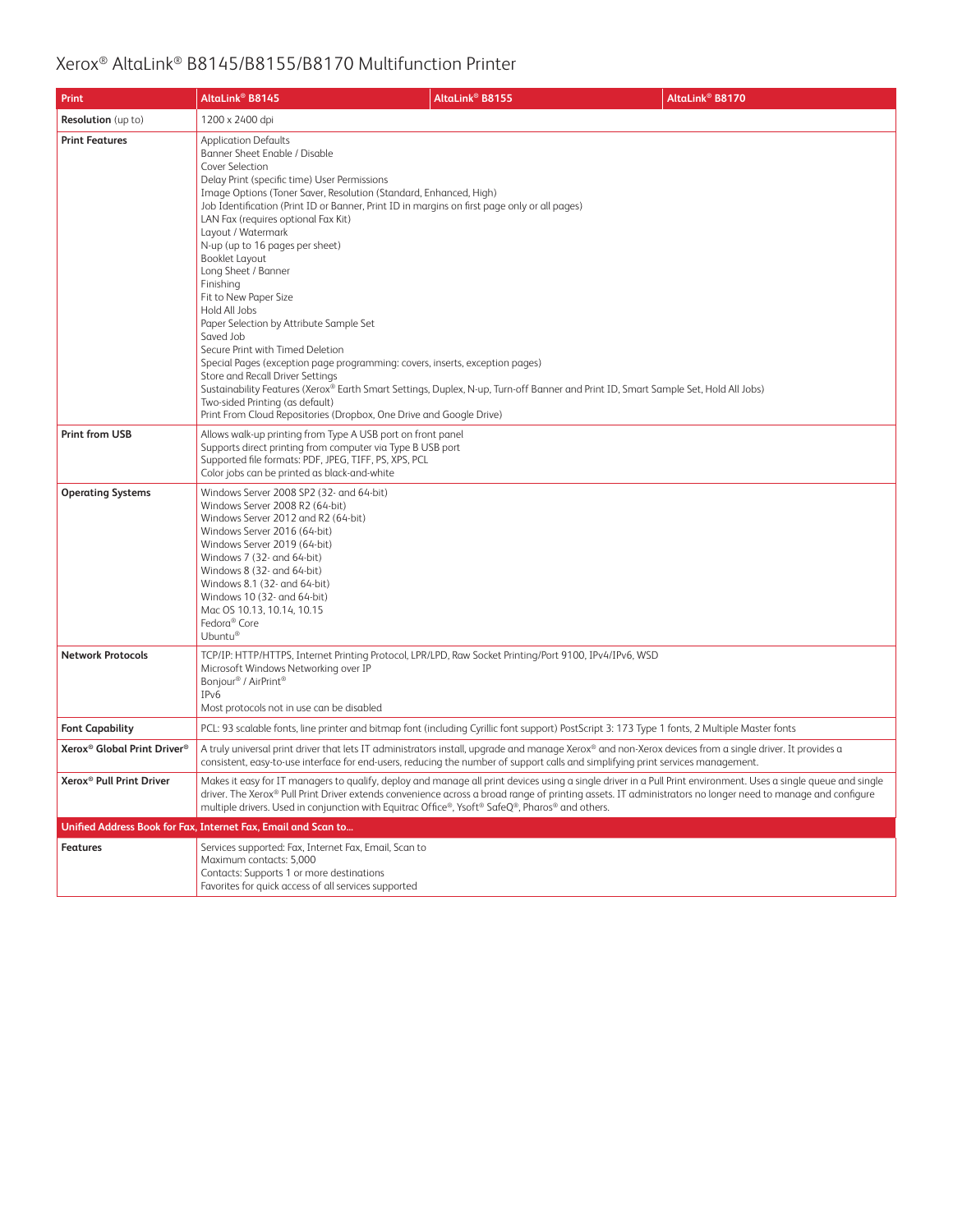| Scan                                                 | AltaLink® B8145                                                                                                                                                                                                                                                                                                                                 | AltaLink® B8155                                                                                                                                                                                                                                     | AltaLink <sup>®</sup> B8170                                                                                                                                   |
|------------------------------------------------------|-------------------------------------------------------------------------------------------------------------------------------------------------------------------------------------------------------------------------------------------------------------------------------------------------------------------------------------------------|-----------------------------------------------------------------------------------------------------------------------------------------------------------------------------------------------------------------------------------------------------|---------------------------------------------------------------------------------------------------------------------------------------------------------------|
| Concurrency                                          | concurrent jobs)                                                                                                                                                                                                                                                                                                                                |                                                                                                                                                                                                                                                     | Scan while the system is printing, copying, or while it is transferring scan to network or fax jobs (priority is for return of scanned originals and printing |
| <b>Input Speed</b><br>(up to)                        | 82 ppm black-and-white and color (simplex)<br>141 ipm black-and-white and color (duplex)                                                                                                                                                                                                                                                        |                                                                                                                                                                                                                                                     | 135 ppm black-and-white and color (simplex)<br>270 ipm black-and-white and color (duplex)                                                                     |
| Resolution                                           | 72 x 72 dpi to 600 x 600 dpi                                                                                                                                                                                                                                                                                                                    |                                                                                                                                                                                                                                                     |                                                                                                                                                               |
| <b>Bit Depth</b>                                     | 1-bit (black-and-white), 8-bit (grayscale), 24-bit (color)                                                                                                                                                                                                                                                                                      |                                                                                                                                                                                                                                                     |                                                                                                                                                               |
| Maximum Scan Area                                    | $11 \times 17$ in. / A3                                                                                                                                                                                                                                                                                                                         |                                                                                                                                                                                                                                                     |                                                                                                                                                               |
| <b>Scan Template</b><br>Management                   | Support 250 scan templates                                                                                                                                                                                                                                                                                                                      | Create Xerox® CentreWare® IS scan templates and share via device cloning to other multifunction printers' confirmation sheet options                                                                                                                |                                                                                                                                                               |
| <b>Network Protocols</b>                             | SFTP, FTP, SMB, HTTP, HTTPS                                                                                                                                                                                                                                                                                                                     |                                                                                                                                                                                                                                                     |                                                                                                                                                               |
| <b>File Compression</b>                              | Color TIFF (TIFF 6.0 or TTN2 with JPEG, LZW)<br>MRC)) Linearized PDF / PDF/A                                                                                                                                                                                                                                                                    | Black-and-white TIFF (G3MH, G4 MMR compression - single or multiple pages)                                                                                                                                                                          | Searchable PDF/OCR and PDF/A-1b (MRC, JPEG, G3 MH, G4 MMR, JBIG 2 Huffman, JBIG Arithmetic Compression, Deflate (for black-and-white and within               |
| <b>Document Management</b><br>Fields (Metadata)      | Features only available in Network Scan to File Templates:<br>• 1 to 6 user programmable metadata fields per network scan to file templates and unlimited fields within the template -<br>Metadata field consists of field name, default value and other configurations<br>· Customized fields viewed on user interface for variable data input |                                                                                                                                                                                                                                                     |                                                                                                                                                               |
| <b>Scan Features</b>                                 | Mixed Size Originals<br>Scan Build Job<br><b>Scan Preview</b><br>Compression Quality/File Size Control<br>Auto Background and Shadow Suppression<br>Size for Size (for mixed size originals)<br>TWAIN Support / WIA 2.0 Support<br><b>Bound Originals</b><br><b>Edge Erase</b><br>Reduction/Enlargement<br>Single Touch Scan buttons (up to 10) | Original Type (Photo and Text, Photo, Text, Map, Newspaper / Magazine)                                                                                                                                                                              |                                                                                                                                                               |
| <b>Scan to Email (Standard)</b>                      |                                                                                                                                                                                                                                                                                                                                                 |                                                                                                                                                                                                                                                     |                                                                                                                                                               |
| <b>Scan Features</b>                                 | • Scan to Email S/MIME Encryption<br>• Email signing (requires Smart Card option)<br>· Auto send to self                                                                                                                                                                                                                                        |                                                                                                                                                                                                                                                     | • Email signatures (6 lines each of 128 character max), email message body (user configurable), email Embedded Web Server confirmation sheet options          |
| <b>Directory Access</b>                              |                                                                                                                                                                                                                                                                                                                                                 | Address list via LDAP (Windows Active Directory, Exchange, Notes, Domino), Device Address Book                                                                                                                                                      |                                                                                                                                                               |
| <b>Scan To (Standard)</b>                            |                                                                                                                                                                                                                                                                                                                                                 |                                                                                                                                                                                                                                                     |                                                                                                                                                               |
| <b>Features</b>                                      | Scan to USB<br>Scan to Network Folder (using Secure FTP/HTTP/HTTPS)<br>Scan to Home<br>Scan to Network (using Secure FTP/HTTP/HTTPS)<br>Scan to Email<br>Scan to PC/Server Client (SMB or FTP)<br>Scan to Mailbox                                                                                                                               | Scan to Cloud Repositories (Dropbox, One Drive and Google Drive) <sup>2</sup>                                                                                                                                                                       |                                                                                                                                                               |
| <b>Workflow Scanning (Optional)</b>                  |                                                                                                                                                                                                                                                                                                                                                 |                                                                                                                                                                                                                                                     |                                                                                                                                                               |
| <b>Scanning Software</b>                             | Autostore v7<br>eCopy ShareScan v5.2<br>eCopy ScanStation v5.2                                                                                                                                                                                                                                                                                  |                                                                                                                                                                                                                                                     |                                                                                                                                                               |
| <b>Scanning Apps and</b><br><b>Xerox App Gallery</b> |                                                                                                                                                                                                                                                                                                                                                 | Scan to/from: Dropbox <sup>™</sup> , Google Drive <sup>™</sup> , Microsoft® OneDrive®, Microsoft Office 365™, Box®, Xerox® Workplace Mobile App (iOS/Android)<br>See the full list of apps available in the Xerox App Gallery: xerox.com/AppGallery |                                                                                                                                                               |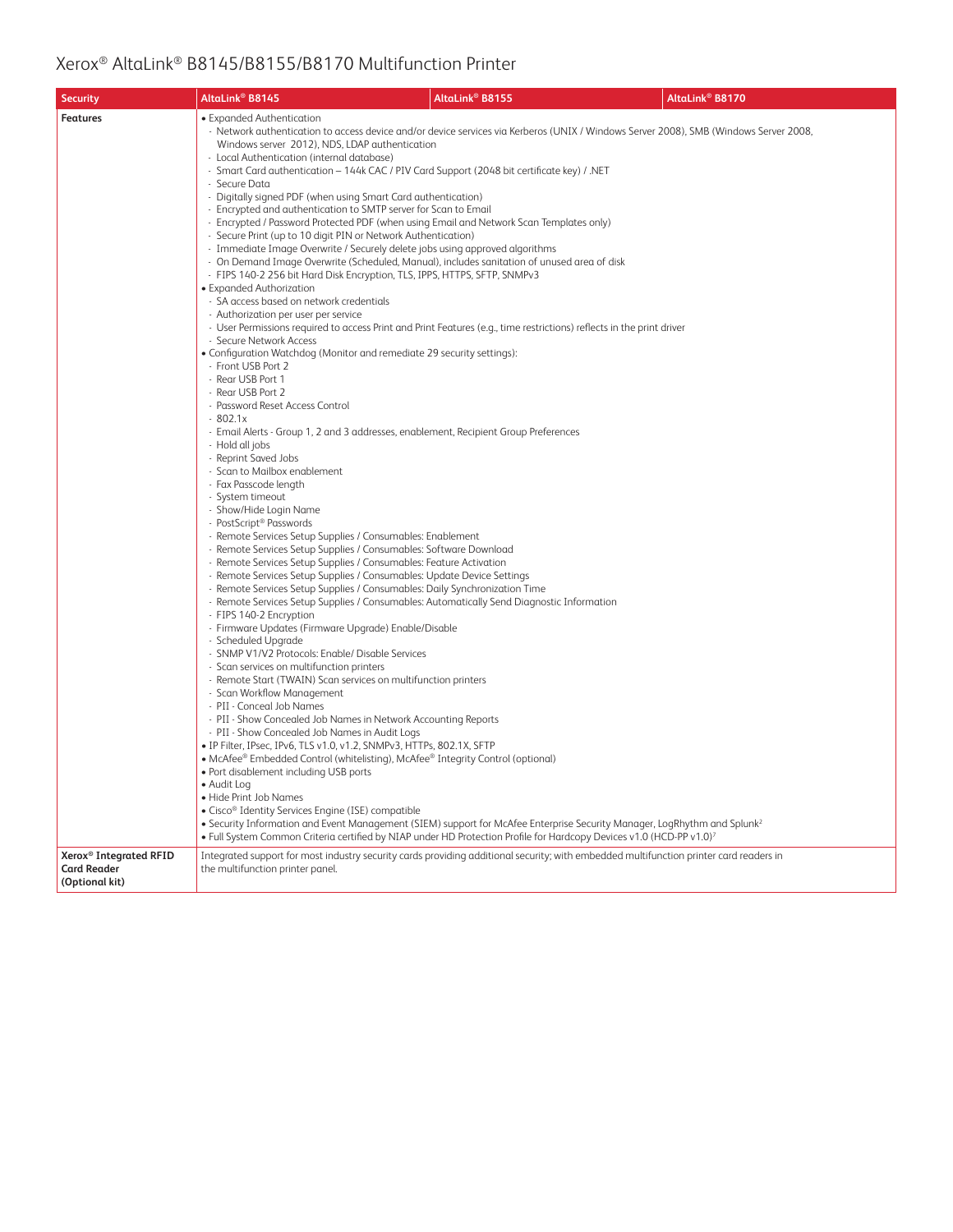| Fax                                | AltaLink <sup>®</sup> B8145                                                                                                                                                                                                                                                                                          | AltaLink <sup>®</sup> B8155                                                                                     | AltaLink® B8170 |
|------------------------------------|----------------------------------------------------------------------------------------------------------------------------------------------------------------------------------------------------------------------------------------------------------------------------------------------------------------------|-----------------------------------------------------------------------------------------------------------------|-----------------|
| <b>Network Server Fax Features</b> |                                                                                                                                                                                                                                                                                                                      |                                                                                                                 |                 |
| Compatibility                      | ITU (CCITT) group 3; Various Xerox Business Innovation Partner Solutions                                                                                                                                                                                                                                             |                                                                                                                 |                 |
| Maximum Scan Area                  | 11 x 17 in. / A3                                                                                                                                                                                                                                                                                                     |                                                                                                                 |                 |
| <b>Fax Send Features</b>           | One- or Two-sided Scanning (up to 11 x 17 in. / A3)<br>Add to Send List (200 numbers maximum)<br>Build Job, Favorites, Delay Send (specific time) Original Type (photo, text or photo and text)                                                                                                                      |                                                                                                                 |                 |
| <b>Fax Print Features</b>          | One- or Two-sided Printing, Staple, Secure Print                                                                                                                                                                                                                                                                     |                                                                                                                 |                 |
| <b>Transmission Resolution</b>     | Superfine: 400 x 200 dpi (Scan at 600 x 600 dpi)<br>Fine: 200 x 200 dpi<br>Standard: 200 x 100 dpi                                                                                                                                                                                                                   |                                                                                                                 |                 |
| <b>Internet Fax Features</b>       |                                                                                                                                                                                                                                                                                                                      |                                                                                                                 |                 |
| Compatibility                      | Direct print-ready document transmission to remote Internet Fax machines or email clients (SMTP)                                                                                                                                                                                                                     | Reception and automatic printout of documents sent via email from remote Internet Fax machines or email clients |                 |
| <b>Directory Access</b>            | Utilizes the Unified Address Book                                                                                                                                                                                                                                                                                    |                                                                                                                 |                 |
| Send / Receive                     | Send: Multi-page TIFF, PDF, PDF/A<br>Receive: TIFF, MTIFF, PDF, PDF/A, PS, text, PCL, PRN, JPEG                                                                                                                                                                                                                      |                                                                                                                 |                 |
| Resolution                         | 72 x 72 dpi to 600 x 600 dpi<br>Bit Depth: 1-bit (black-and-white)                                                                                                                                                                                                                                                   |                                                                                                                 |                 |
| <b>Network Protocols</b>           | SMTP (send), POP3 (receive)                                                                                                                                                                                                                                                                                          |                                                                                                                 |                 |
| Compliance                         | ITU-T T.37 compliant                                                                                                                                                                                                                                                                                                 |                                                                                                                 |                 |
|                                    | Walk-up Fax Features (Optional; Customer-Installable - 1 and 2 lines)                                                                                                                                                                                                                                                |                                                                                                                 |                 |
| Compatibility                      | ITU (CCITT) Group 3                                                                                                                                                                                                                                                                                                  |                                                                                                                 |                 |
| Speed / Modems                     | One or Two V.34 modems: 33,600 bps. Less than 4 seconds per page transmission time                                                                                                                                                                                                                                   |                                                                                                                 |                 |
| <b>Compression / Speed</b>         | MH/G3, MR/G3, MMR/SG3, JBIG/SG3                                                                                                                                                                                                                                                                                      |                                                                                                                 |                 |
| Resolution                         | <b>Walkup Send:</b><br>Standard: 200 x 100 dpi<br>Fine: 200 x 200 dpi Superfine: 600 x 600 dpi<br><b>Receive:</b> Accepts all sizes                                                                                                                                                                                  |                                                                                                                 |                 |
| <b>Fax Send Features</b>           | LAN Fax (fax from print driver)<br>Auto Fax Transmission Reduction<br>Page-by-page Job Status at the Machine<br>Delay Start, Build Job, Favorites<br>Automatic Memory Resend<br><b>Automatic Cover Sheets</b><br><b>PSTN Fax</b><br>Batch Send (up to memory capacity)<br>Device Address Book (up to 5,000 contacts) |                                                                                                                 |                 |
| <b>Fax Receive Features</b>        | One- or Two-sided Printing<br><b>Stapled or Unstapled</b><br>Receive Print Mode - Manual (size, margin, stock, header) / Auto<br>Output Tray Selection<br>Up to 200 Password Protected Mailboxes<br>Secure Receive<br>Receive Timestamp<br>Auto Answer Delay                                                         |                                                                                                                 |                 |
| <b>Fax Forward</b>                 | Forward to Email or SMB Location<br>Fax Forward on Receive Only                                                                                                                                                                                                                                                      |                                                                                                                 |                 |
| <b>Fax Reports</b>                 | Activity, Dial Directory, Group Directory, Transmission Confirmation, Pending Fax, Options Report, On Demand Overwrite Report, Mailbox Report,<br><b>Broadcast Report</b>                                                                                                                                            |                                                                                                                 |                 |
| <b>Directory Access</b>            | Utilizes the Unified Address Book<br>Group fax available                                                                                                                                                                                                                                                             |                                                                                                                 |                 |
| <b>Auto Redial</b>                 | Up to 14 attempts (per country requirements)<br>1 to 25 minute intervals                                                                                                                                                                                                                                             |                                                                                                                 |                 |
| <b>Auto Resend</b>                 | Up to 5 attempts                                                                                                                                                                                                                                                                                                     |                                                                                                                 |                 |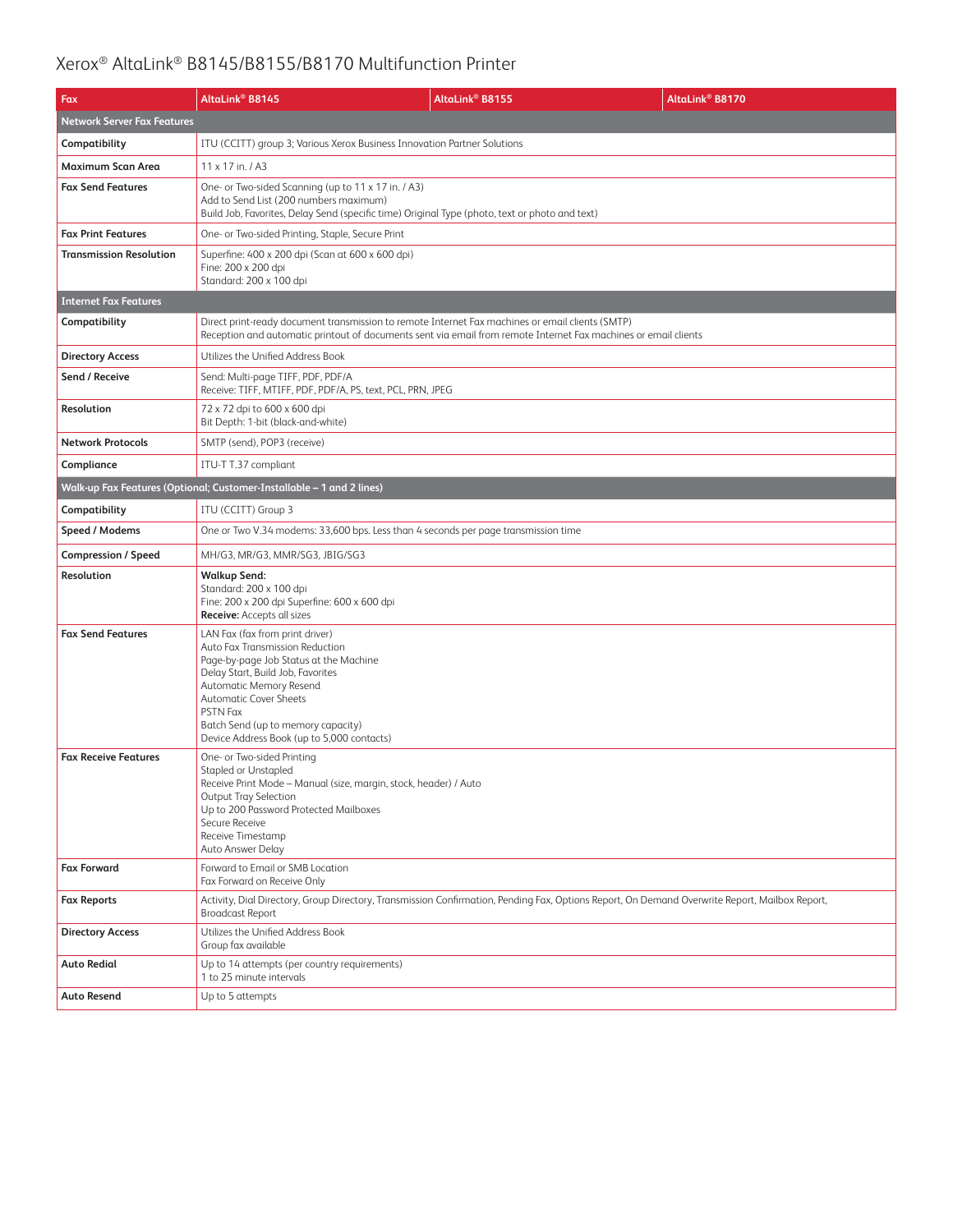| <b>Device Management</b>                                                                   |                                                                                                                                                                                                                                                                                                                                                                                                                                                                                                                                                                                                                                                                                                         |  |  |
|--------------------------------------------------------------------------------------------|---------------------------------------------------------------------------------------------------------------------------------------------------------------------------------------------------------------------------------------------------------------------------------------------------------------------------------------------------------------------------------------------------------------------------------------------------------------------------------------------------------------------------------------------------------------------------------------------------------------------------------------------------------------------------------------------------------|--|--|
| <b>Administrative Protocols</b>                                                            | DHCP, BOOTP, SNMP, SLP® v2, HTTP, HTTPS, DHCP Autonet, TLS, NTP, DNS, SMB, SMTP/POP3, WSD, LDAP, Multicast DNS                                                                                                                                                                                                                                                                                                                                                                                                                                                                                                                                                                                          |  |  |
| <b>Management Support</b>                                                                  | SNMP Version 1. SNMP Version 2c and SNMP Version 3 trap over TCP/IP and IP<br>MIB access (IETF-MIBII RFC 1213)<br>Host Resources MIB RFC 2790, Printer MIB RFC 3805, PWG-Imaging-System- Power MIB, Configuration Orchestrator, Configuration Watchdog                                                                                                                                                                                                                                                                                                                                                                                                                                                  |  |  |
| Xerox <sup>®</sup> CentreWare® Web                                                         | A Web-based server application for network administrators that permits Web browser-based device management from any workstation, whether<br>running Windows, UNIX or any other operating system:<br>. Works with any SNMP-managed printer from any manufacturer.<br>• Provides help with device discovery and installation, health checks and troubleshooting, and device upgrades, as well as basic accounting and<br>asset management.<br>• Requires Windows 7 and Internet Explorer 6.0 and higher.<br>• Auto-detect Xerox® CentreWare® Web server and download configurations files for touchless remote install                                                                                    |  |  |
| Xerox <sup>®</sup> Device Manager                                                          | Xerox® Device Manager collects and manages the data that drives fact-based decisions for your enterprise device management environment. It is a single<br>tool to install print queues and configure, manage, monitor and report on both networked and locally connected devices - regardless of vendor - across your<br>enterprise. Xerox® Device Manager provides:<br>• Device monitoring and troubleshooting<br>• Extensive reporting and discovery of new devices<br>• Usage collection, chargeback and billing capabilities<br>• Auto-detect Xerox® Device Manager server and download configurations files for touchless remote install                                                           |  |  |
| <b>Fleet Orchestrator</b>                                                                  | Fleet Orchestrator feature offers the ability to create a group of devices that share information with each other via a secure peer-to-peer connection.<br>The following data can be shared: Software update files, clone files, and 1-Touch App files.                                                                                                                                                                                                                                                                                                                                                                                                                                                 |  |  |
| <b>Novell NDPS/NEPS</b>                                                                    | Server gateway application: centralized management tool.                                                                                                                                                                                                                                                                                                                                                                                                                                                                                                                                                                                                                                                |  |  |
| Xerox <sup>®</sup> Device Types for<br><b>SAP Environment</b>                              | Xerox, together with SAP through our Gold-level membership in the SAP Printer Vendor Program, provides seamless connectivity between SAP systems and<br>your Xerox® printers and multifunction printers. As an SAP customer you benefit from having SAP-certified Xerox® device types available right from SAP's<br>online delivery model. SAP-certified device types for Xerox® printers and multifunction printers are available to download.<br>office.xerox.com/Software-Solutions                                                                                                                                                                                                                  |  |  |
| Xerox <sup>®</sup> Device Types for<br>SAP R/3 Intelligent Bar-<br>code Utility (optional) | Provides built-in process intelligence that allows the printing of barcodes on any appropriately configured PostScript printer in specific versions of SAP environ-<br>ment and within Latin-1 (ISO8859-1) SAP system code pages only. Used in conjunction with Xerox® PostScript Device Types for SAP environment and Xerox®<br>Font Center Barcode Fonts. Information available at <b>office.xerox.com/Software-Solutions</b>                                                                                                                                                                                                                                                                         |  |  |
| Xerox <sup>®</sup> Barcode Pro PS<br>(optional)                                            | Enables intelligent PostScript printing on Xerox® multifunction printers by storing Xerox® software, as well as the barcode fonts on the printer hard disk.<br>Enables the printing of barcodes from any application (SAP client or mainframe) that supports PostScript printing. Information available at<br>office.xerox.com/Software-Solutions                                                                                                                                                                                                                                                                                                                                                       |  |  |
| Xerox® Embedded Web Server – Integrated Device Web Pages Provided by the Device            |                                                                                                                                                                                                                                                                                                                                                                                                                                                                                                                                                                                                                                                                                                         |  |  |
| <b>Device Status</b>                                                                       | Web server embedded in Network Controller:<br>• Tray status/contents<br>• Consumables status<br>• Alerts<br>• Remote Control Panel                                                                                                                                                                                                                                                                                                                                                                                                                                                                                                                                                                      |  |  |
| <b>Job Submission</b>                                                                      | Print-ready files: PS, PCL, TIFF, PDF, JPG, TXT, PRN<br>Output feature selection (2-sided, collate, orientation, staple, hole punch, folding, output destination) Delivery options (Immediate, sample set, delay and<br>secure, Save job or reprint)                                                                                                                                                                                                                                                                                                                                                                                                                                                    |  |  |
| <b>Device Administration</b>                                                               | Allows simple, remote installation setting of configuration options and management of the device, Fleet Orchestrator                                                                                                                                                                                                                                                                                                                                                                                                                                                                                                                                                                                    |  |  |
| <b>Browsers</b>                                                                            | Internet Explorer 10.x, 11.x<br>Safari 10.x, 11.x<br>Mozilla Firefox 45.x through 53.x<br>Opera 25.x through 53.x<br>Chrome 48.x through 72.x                                                                                                                                                                                                                                                                                                                                                                                                                                                                                                                                                           |  |  |
| Support                                                                                    | Install print / scan drivers and online support available via support.xerox.com                                                                                                                                                                                                                                                                                                                                                                                                                                                                                                                                                                                                                         |  |  |
| <b>Languages Supported</b>                                                                 | International English, International French, Italian, German, International Spanish, Dutch, Brazilian Portuguese, Swedish, Norwegian, Danish, Finnish,<br>Russian, Simplified Chinese, Korean, Japanese, Arabic                                                                                                                                                                                                                                                                                                                                                                                                                                                                                         |  |  |
| <b>Remote Services</b>                                                                     |                                                                                                                                                                                                                                                                                                                                                                                                                                                                                                                                                                                                                                                                                                         |  |  |
| Xerox <sup>®</sup> Automatic Meter<br>Readings (AMR)                                       | Automates the process of collecting and submitting meter reads for tracking and billing of Xerox® device usage. Eliminates the need for time-consuming<br>end-user involvement and ensures that meter reads are submitted to Xerox on time.                                                                                                                                                                                                                                                                                                                                                                                                                                                             |  |  |
| Xerox <sup>®</sup> Automatic Supplies<br>Replenishment (ASR)                               | Automatically orders supplies for Xerox® output devices based on actual usage, eliminating the need to manually manage supplies inventory.                                                                                                                                                                                                                                                                                                                                                                                                                                                                                                                                                              |  |  |
| <b>Accounting</b>                                                                          |                                                                                                                                                                                                                                                                                                                                                                                                                                                                                                                                                                                                                                                                                                         |  |  |
| Xerox® Standard Accounting (Standard)                                                      |                                                                                                                                                                                                                                                                                                                                                                                                                                                                                                                                                                                                                                                                                                         |  |  |
| <b>Tracking</b>                                                                            | Copy, Print, Fax, Scan and Email usage                                                                                                                                                                                                                                                                                                                                                                                                                                                                                                                                                                                                                                                                  |  |  |
| Accounting                                                                                 | Up to 2,497 User Accounts (User ID)<br>Up to 500 General Accounts (Client)<br>Up to 498 Group accounts (Department)                                                                                                                                                                                                                                                                                                                                                                                                                                                                                                                                                                                     |  |  |
| <b>Features</b>                                                                            | • Administrator can manage the feature via the Web User Interface or device control panel in tools.<br>. Administrator has the ability to import or export user accounts, Group Accounts, General Accounts and User limits via an industry standard CSV file.                                                                                                                                                                                                                                                                                                                                                                                                                                           |  |  |
| Accounting Options – Network Accounting (Allows central server to manage all accounting)   |                                                                                                                                                                                                                                                                                                                                                                                                                                                                                                                                                                                                                                                                                                         |  |  |
|                                                                                            | . Enhanced network accounting with up-to-the-minute data on how the system is being used<br>• Comprehensive management and enterprise scale tracking and reporting of device usage of copy, print, scan and server fax<br>. Numerous solutions are available through Xerox Alliance Partners. For details visit www.xerox.com<br>• Security enhancements with the addition of HTTPS protocol support<br>• Device requests account authentication from third party server enabling larger databases of users and accounts<br>• Accept Authentication Login at control panel and pass to third party Networking Account<br>• Interface with third party accounting terminal for accounting user interface |  |  |